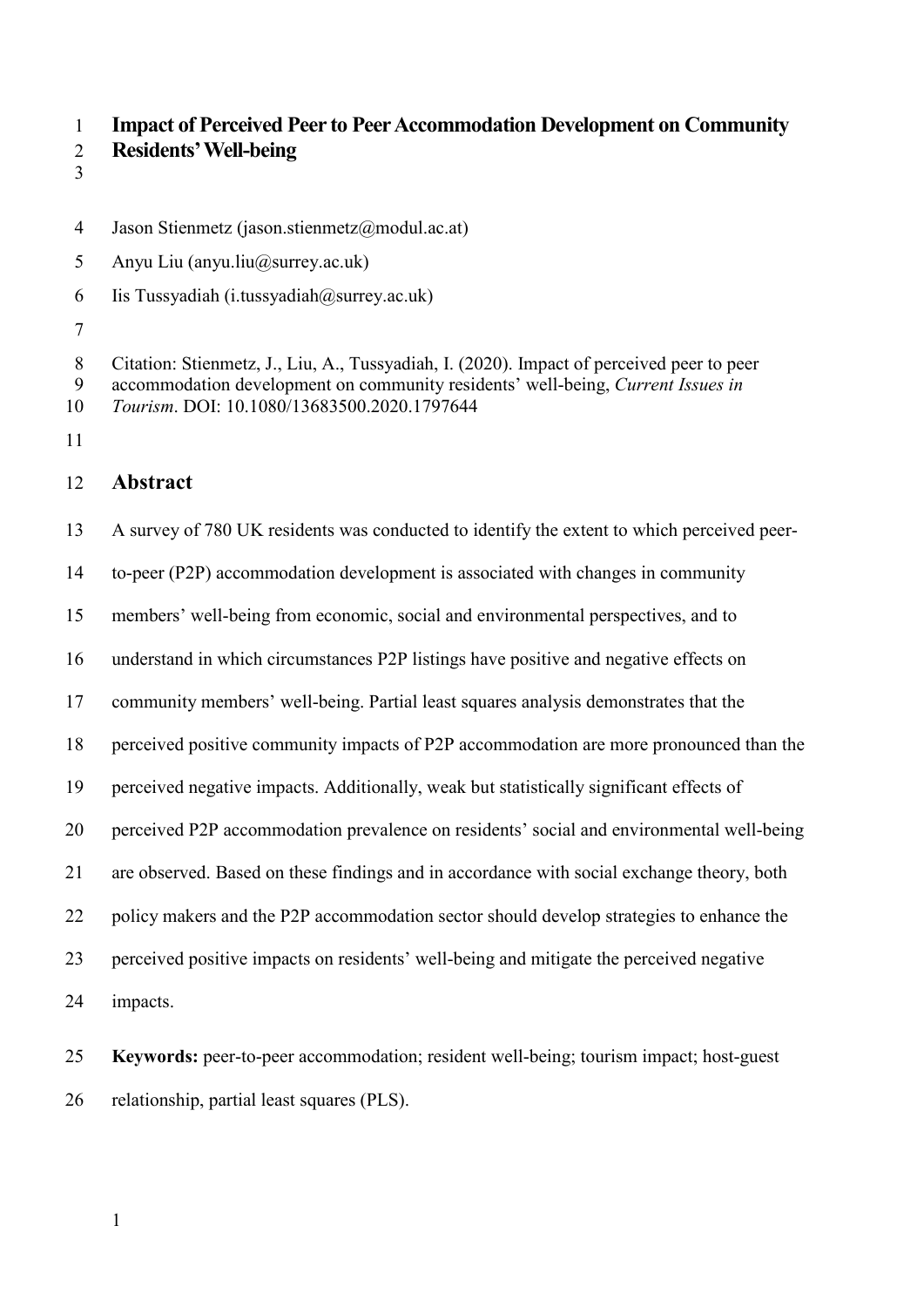#### **1. Introduction**

 The peer-to-peer (P2P) accommodation market, most notably represented by Airbnb, has experienced a phenomenal growth in the last decade. Since its launch in 2008, Airbnb has over seven million accommodation listings located in more than 200 countries and has hosted more than 750 million guests worldwide (Airbnb 2020). Airbnb generated US\$93 million profits in 2017 (Financial Times 2018) and it is expected to triple that figure by 2020, reaching US\$3.5 billion (Gallagher 2017). P2P accommodation offers customers an alternative option to traditional hotels and, as a result, has changed the travel patterns of visitors (Tussyadiah and Pesonen 2016). It is suggested that P2P accommodation provides customers with localness and personalization (Mody, Suess and Lehto 2017), authenticity (Paulauskaite, Powell, Coca-Stefaniak, and Morrison 2017; Liang, Choi and Joppe, 2018), and more opportunities for social interactions with locals (Tussyadiah and Pesonen 2018). The P2P accommodation market now contributes significantly to local tourism economies (Levendis and Dicle 2016) and is creating new employment opportunities within tourism destinations (Fang, Ye and Law 2016). However, the P2P accommodation market's precipitous expansion also leads to numerous potential problems within tourism destinations, including increased housing prices (Brauckmann 2017, Barron, Kung, and Proserpio 2017), avoidance of government regulation (Cheng 2016), gentrification (Schor and Attwood- Charles 2017, Gant 2016), threats to traditional tourism and hospitality businesses (Blal, Singal, and Templin 2018), and discrimination (Cheng and Foley 2018). While the socio-economic impact of P2P accommodation within an area has been examined in several studies (e.g. Quattrone et al. 2016), more comprehensive research investigating how P2P may affect the holistic well-being of destination community members from environmental, social, and economic perspectives has been called for (Kim, Uysal, and Sirgy 2013, Uysal et al. 2016). Indeed, as the tension between tourists and residents mounts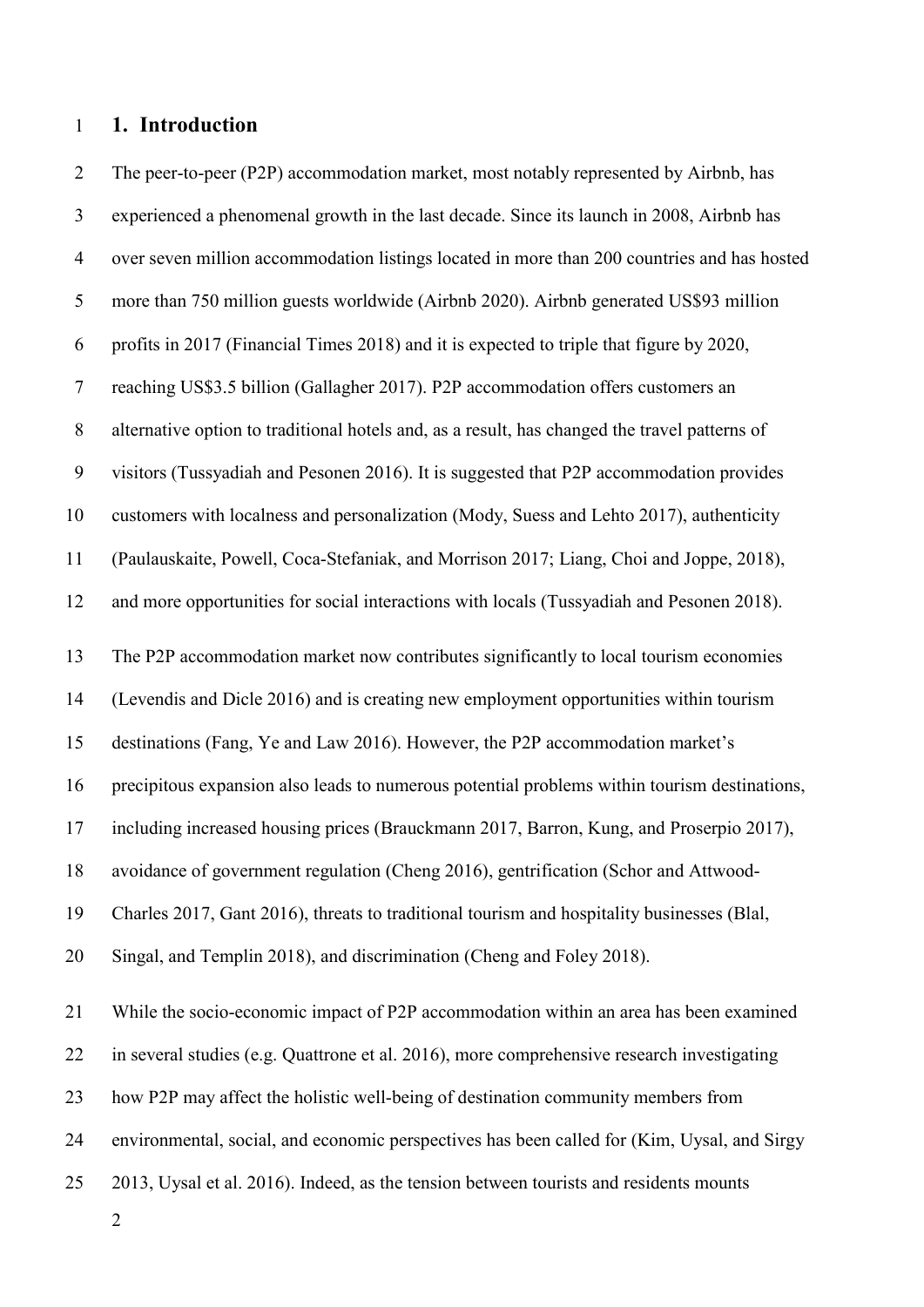| $\mathbf{1}$   |    | because of the growing number of tourists brought into residential areas through P2P           |
|----------------|----|------------------------------------------------------------------------------------------------|
| $\overline{2}$ |    | accommodation, better understanding of the dynamic between residents and tourists, a long-     |
| 3              |    | standing topic of interest for tourism scholars (e.g. Jurowski, Uysal, and Williams 1997, Lin, |
| $\overline{4}$ |    | Chen, and Filieri 2017, Fan, Liu and Qiu, 2018) is needed. Using Social Exchange Theory        |
| 5              |    | (SET) as a framework, scholars have demonstrated a positive relationship between the           |
| 6              |    | perceived positive benefits stemming from tourism and community residents' support for         |
| $\tau$         |    | tourism development (Nunkoo and So 2016, Zhang, Fan, Tse and King, 2017, Qiu et al.            |
| $8\,$          |    | 2018; Rasoolimanesh et al. 2015). Previous research has also found that perceived social and   |
| 9              |    | economic impacts influences the support for P2P accommodation among community                  |
| 10             |    | residents (Garau-Vadell, Gutiérrez-Taño & Díaz-Armas 2019). Therefore, this study takes a      |
| 11             |    | holistic approach to understanding the impact that perceived P2P accommodation                 |
| 12             |    | development may have on the overall well-being of community residents. More specifically,      |
| 13             |    | this study will provide important insights into how P2P accommodation services can be both     |
| 14             |    | designed and regulated by addressing the following research objectives:                        |
| 15             | 1. | Identify the extent to which perceived P2P listings are associated with changes in             |
| 16             |    | community members' well-being from economic, social and environmental                          |
| 17             |    | perspectives.                                                                                  |
| 18             | 2. | Understand in which circumstances perceived P2P listings have a positive relationship          |
| 19             |    | with community members' well-being, and in which circumstances perceived P2P                   |
| 20             |    | listings have a negative relationship with community members' well-being.                      |
| 21             | 3. | To use the understanding gained above to identify how P2P platforms can develop                |
| 22             |    | more sustainable business models.                                                              |
| 23             | 4. | To use the understanding gained above to identify how policy intervention can                  |
| 24             |    | achieve desirable outcomes for P2P platforms, particularly in terms of sustainable             |
| 25             |    | tourism development objectives.                                                                |
|                |    |                                                                                                |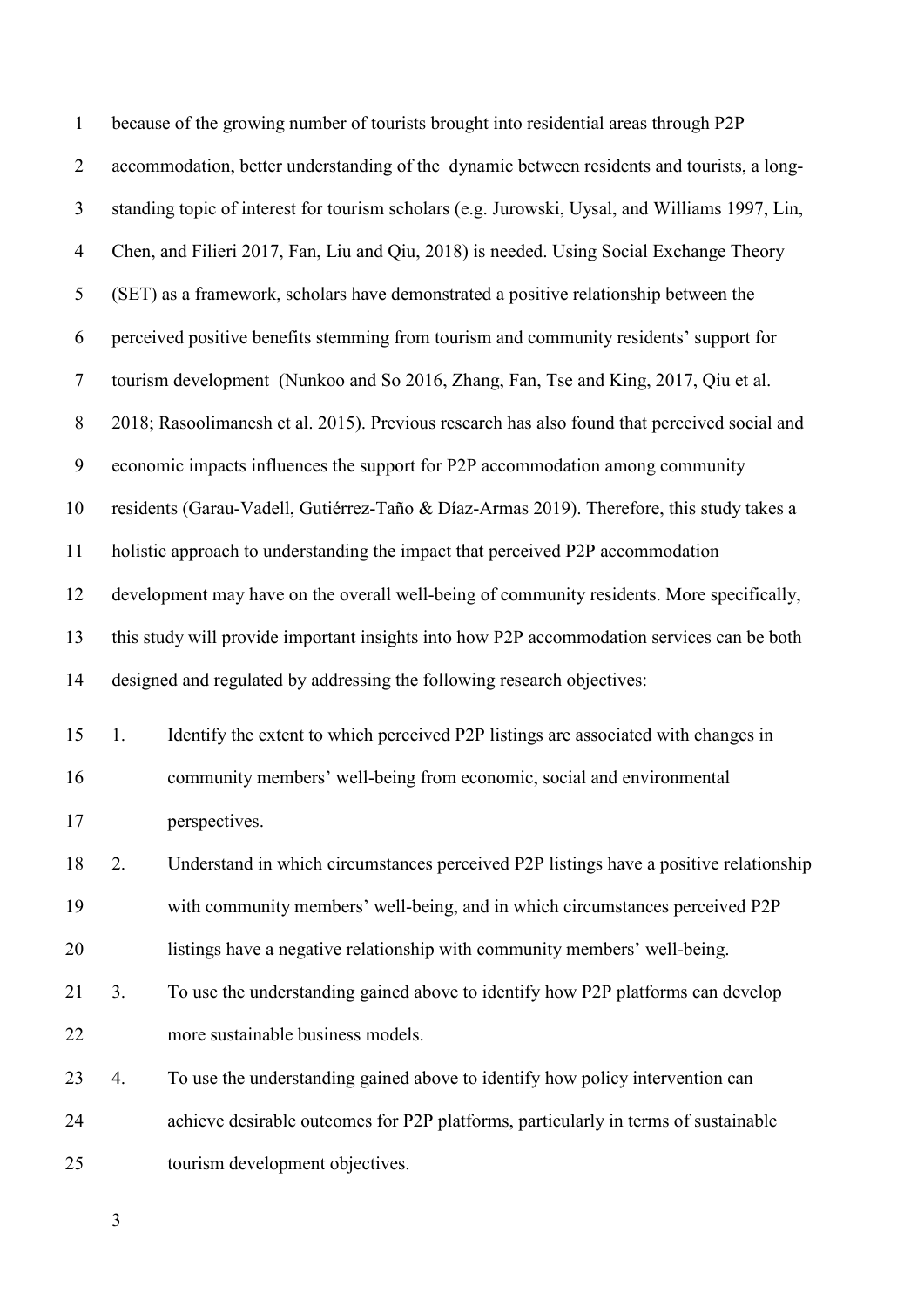The originality of this study is the application of SET into the P2P accommodation context so as to investigate the impact of perceived P2P accommodation development on community residents' well-being from a holistic perspective. Furthermore, this study assists practitioners in anticipating the range of benefits and externalities from the development of P2P accommodation more comprehensively and provides academic support for policymakers and other stakeholders to ensure the growth and impacts of P2P accommodation will align with sustainable development goals in the tourism industry and across destinations. The remainder of this paper is organized as follows: Section 2 presents a review of relevant literature on impacts of P2P accommodation, residents' attitudes toward tourism development, and impacts of tourism development on residents' well-being. Section 3 introduces the methodology adopted in this study, followed by Section 4, which presents findings and discussions. Lastly, Section 5 concludes this paper with limitations of the study

and future research directions.

# **2. Literature Review**

#### *2.1 Determinants of Hosts' Attitudes toward Tourism Development*

 The attitude of hosts toward tourism development has been extensively investigated by tourism scholars using different models. Using the framework of SET, Ap (1990) explained why the attitudes of hosts toward tourism development could change. Hosts compare the benefits and costs brought by tourism development. If the positive impact is larger than the negative impact, hosts are likely to embrace more tourists and further support tourism development. However, if the negative impact is larger than the positive one, hosts may not support tourism development any longer, such as when over-tourism emerges in the destination.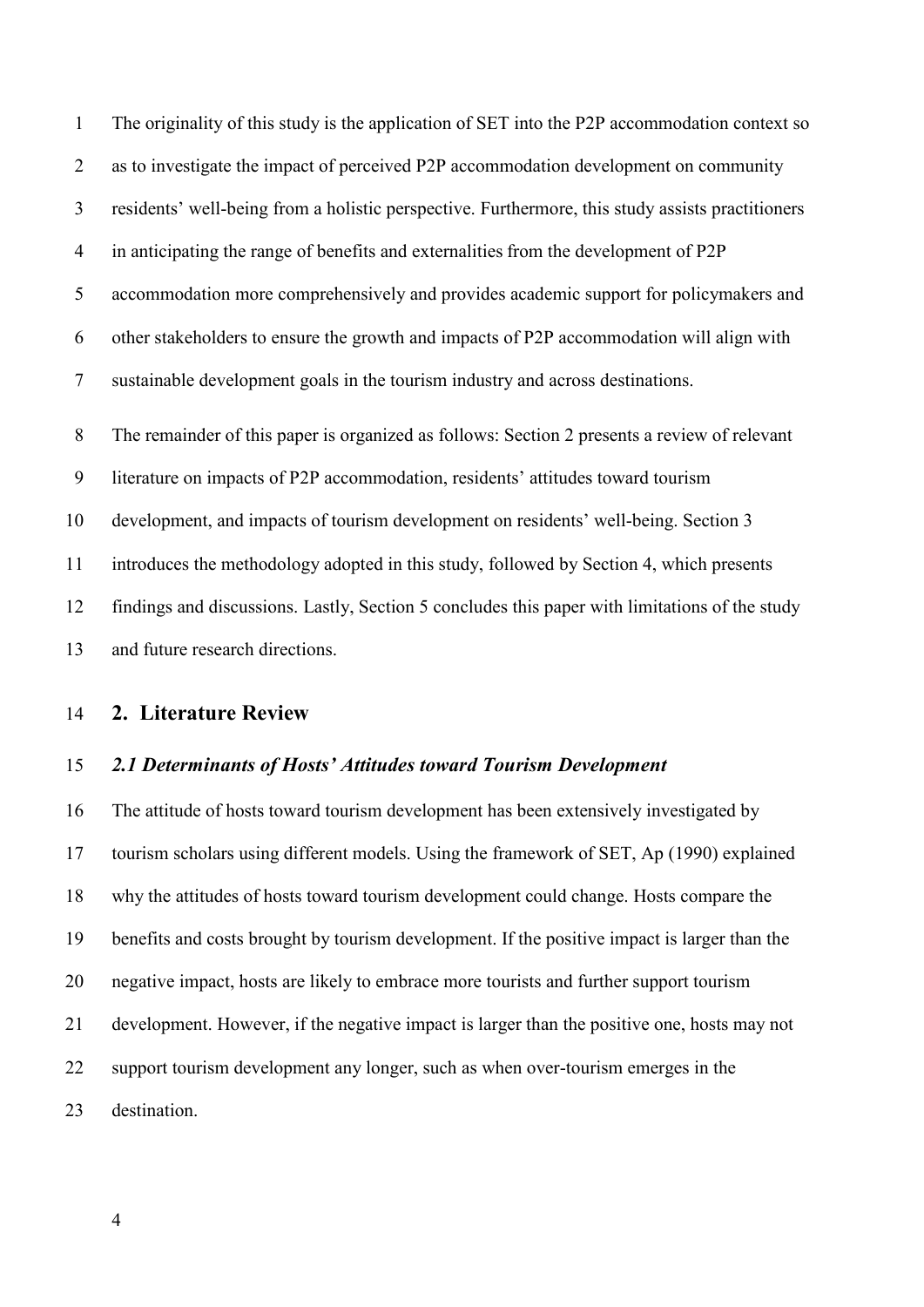Recently, two studies from the Economics discipline have attempted to illustrate the attitude of hosts. Bimonte and Punzo (2016) explained that an "exchange" happens between hosts and tourists due to the different endowments they have. They used competitive equilibrium analysis to show hosts in the destination could exchange tourism resources with financial resources from tourists. Fan et al. (2018) introduced private consumption, leisure, and public resource into a utility function and proved the SET under the partial equilibrium framework. Their conceptual mathematical model also complements Butler (1980)'s tourism area life cycle (TALC) model and proved that the expansion of public resources does not necessarily lead to rejuvenation of tourism destinations because the ability of hosts to transform the income generated from tourism into productivity is an important determinant of rejuvenation. Numerous studies have emerged to empirically examine SET in the tourism field, where impacts were measured from the economic, social, and environmental perspectives (Fan et al. 2018; Qiu et al. 2018; Zhang et al. 2017), using data collected from different destinations. Wang and Pfister (2008) used a rural community in the US as an example and found a positive relationship between residents' perceived benefits and their attitudes toward tourism. Nunkoo and Gursoy (2012) took Mauritius as an example and further confirmed Wang and Pfister (2008)'s findings. Similar findings were identified by Bestard and Nadal (2007) in Balearic Island, Gursoy, Chi and Dywer (2009) in Australia, and Vargas-Sánchez Porras-Bueno and Plaza-Mejía (2011) in Spain.

 According to Bimonte and Punzo (2016), positive impacts refer to financial resources earnt by hosts from tourists when they consume tourism products. They can also be explained by private consumptions and leisure in Fan et al. (2018)'s model as the injection of tourism revenue stimulates hosts' income and productivity of the destination. As a result, hosts are able to expand private consumptions, reduce working hours, and increase leisure time (Liu, Song and Blake, 2018; Liu and Wu, 2019). All the benefits of tourism improve the utility of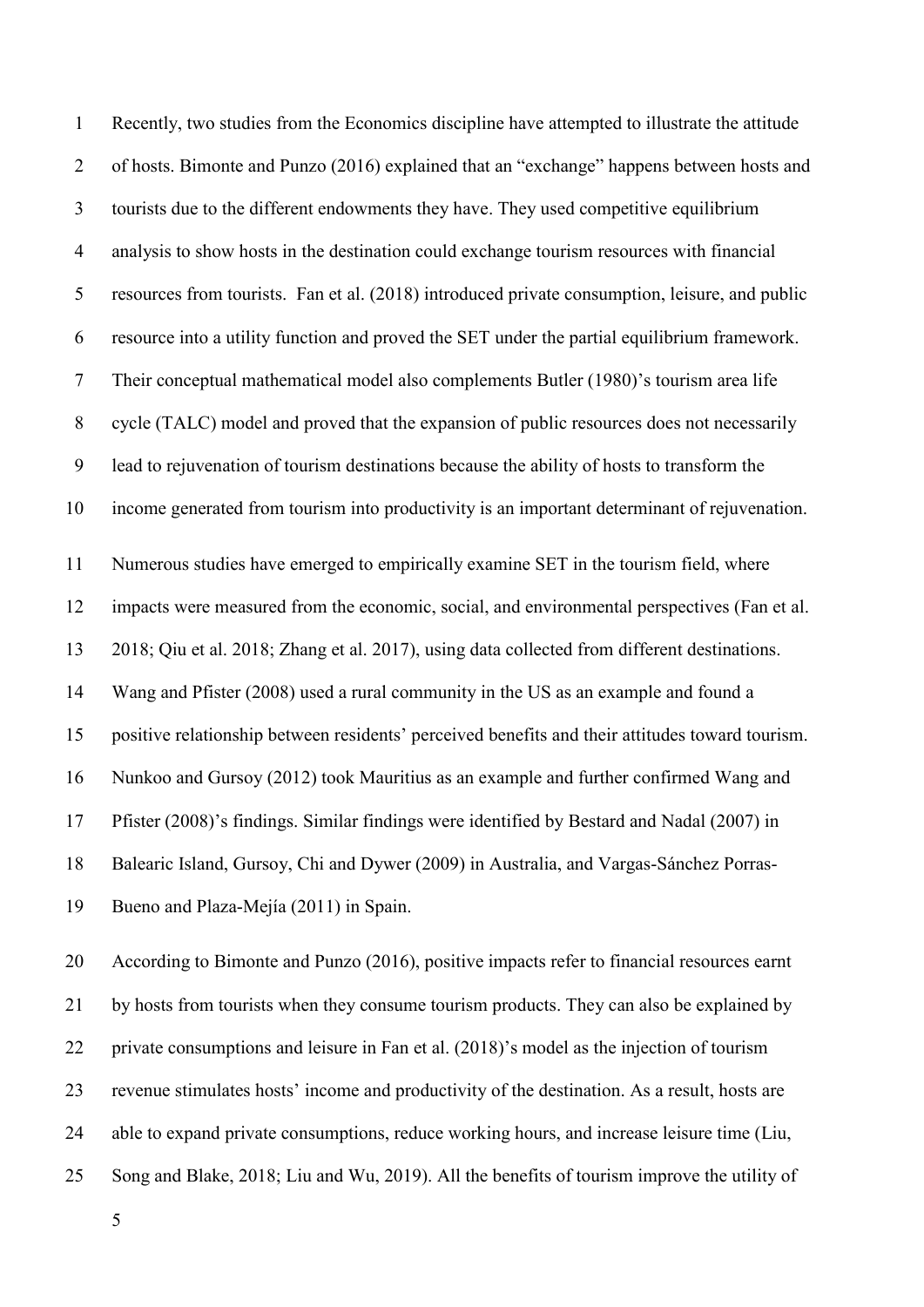hosts and positively affect their attitude towards tourism development. On the other hand, negative impacts such as traffic congestion and pollution are referred to as public resources in Fan et al. (2018)'s model. As tourist numbers increase, public transportation, road capacity and the environment have to be shared by more people, which decreases public resource per capita for hosts. This reduces hosts' utility and negatively affects their attitudes towards tourism development.

 Most of the aforementioned empirical studies in the tourism field are in support of SET (Ap, 1990) at the destination level, indicating that hosts' attitudes towards tourism development is determined by the impact of tourism development on their well-being. After 12 years of rapid growth, P2P accommodation's impacts on housing prices, taxes, and traffic congestion have been reported by the media (Chung, 2017; Skift, 2017). However, to date there has been limited empirical evidence from scientific research to comprehensively assess P2P accommodation's impacts on community residents' well-being.

#### *2.2 Impact of P2P Accommodation on Destinations*

 As the rapid growth of P2P accommodation listings, some research has emerged recently to investigate the impact of P2P accommodation on destinations' housing markets, particularly in the US. The rationale is P2P accommodation, which implies short-term stays/rentals, is more profitable for landlords. Thus, landlords would prefer to make their property available for the short-term rather than the long-term market. With the decreasing housing supply, the cost of long-term rental increases. Barron et al. (2017) aggregated individual P2P accommodation listings and property rental data in the US into zip code level and adopted a panel data model to explore the relationship between the number of P2P accommodation listings and housing prices. They revealed that one percent growth in P2P accommodation listings causes a 0.018 percent raise in rents and a 0.026 percent raise in house prices. Focusing on the City of Boston, Massachusetts, Horn and Merante (2017) found that a one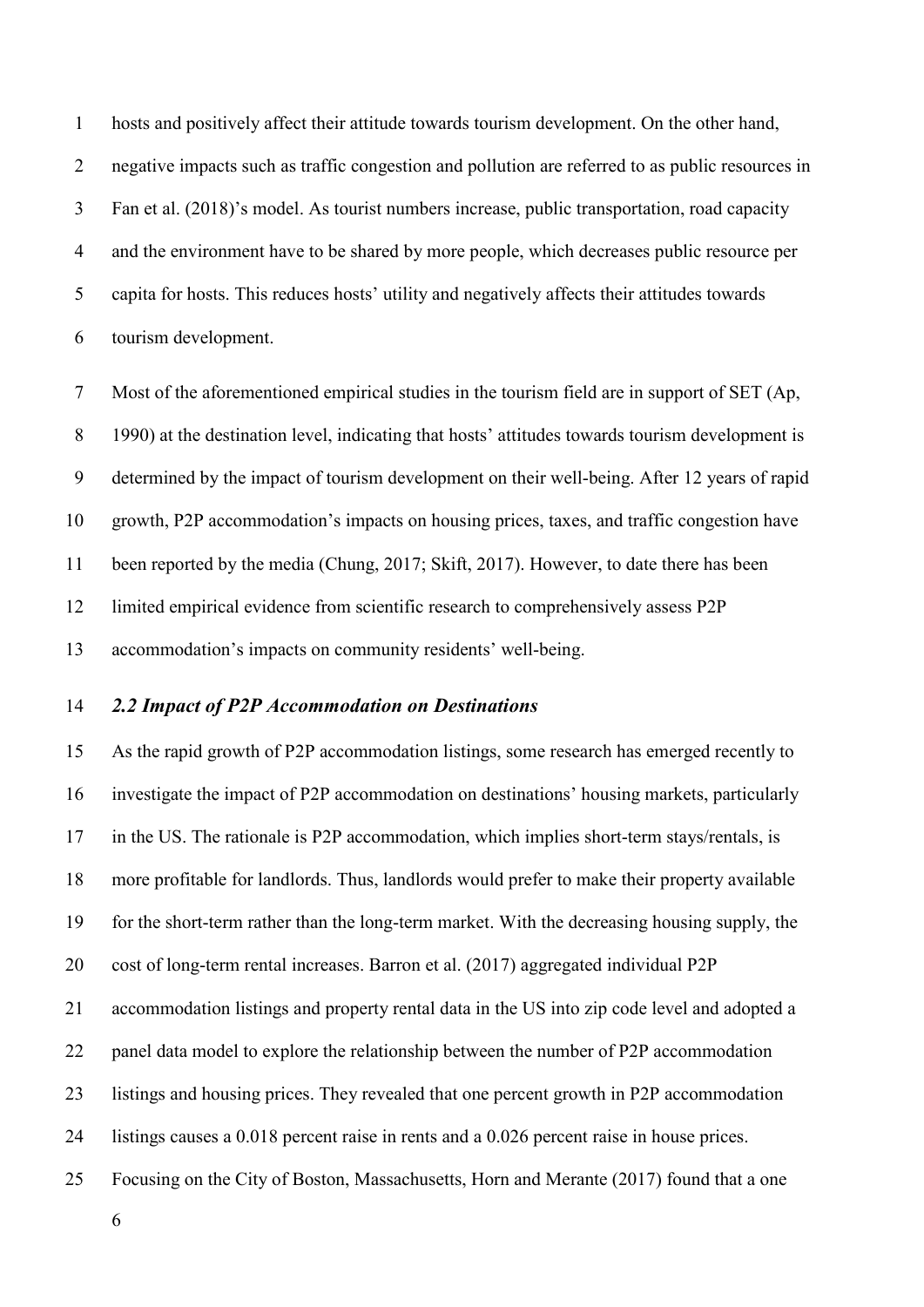standard deviation increase of P2P accommodation listing concentration leads to a 0.4 percent increase in asking rents. Coles et al. (2017) argued that as the short-term stay market continues to develop, the return rate is not as attractive as before, thus the impact of P2P accommodation on the housing market of New York is limited. Brauckmann (2017) further explained that the pressure on rents caused by P2P accommodation is only limited to central locations and that the impact on the whole housing market needs to be observed continuously.

 In addition to its impact on housing markets, other impacts of P2P accommodation on local communities have also been observed. Schor and Attwood-Charles (2017) found that different platforms in the sharing economy, including Airbnb, facilitate race discrimination. Cheng and Foley (2018) analyzed comments to the news article regarding Airbnb's new discrimination policy using text mining and identified that from the reader's perspective, P2P accommodation could cause digital discrimination based upon sexual orientation, gender, and race. Edelman, Luca and Svirsky (2017) conducted a field experiment and found the rent requests sent by guests with African American names are 16 percent more likely to be rejected than guests with White American names, suggesting the existence of race discrimination on the Airbnb platform. The fast development of P2P accommodation also challenges the current regulation policies. Nieuwland and van Melik (2018) reviewed the regulation of P2P accommodation in 11 cities. They summarized that most regulations focus on mitigating the impacts on neighborhoods, such as through limiting the number of nights and times a property can be rented, as well as limiting the number of guests. One of the main appeals for guests to choose P2P accommodation is interactions with a host and locals (Paulauskaite et al., 2017; Tussyadiah and Pesonen, 2016). Although it is understandable that such regulation aims to minimize negative externality on the neighborhoods (e.g. negative impacts on neighboring residents), the sustainable development of P2P accommodation and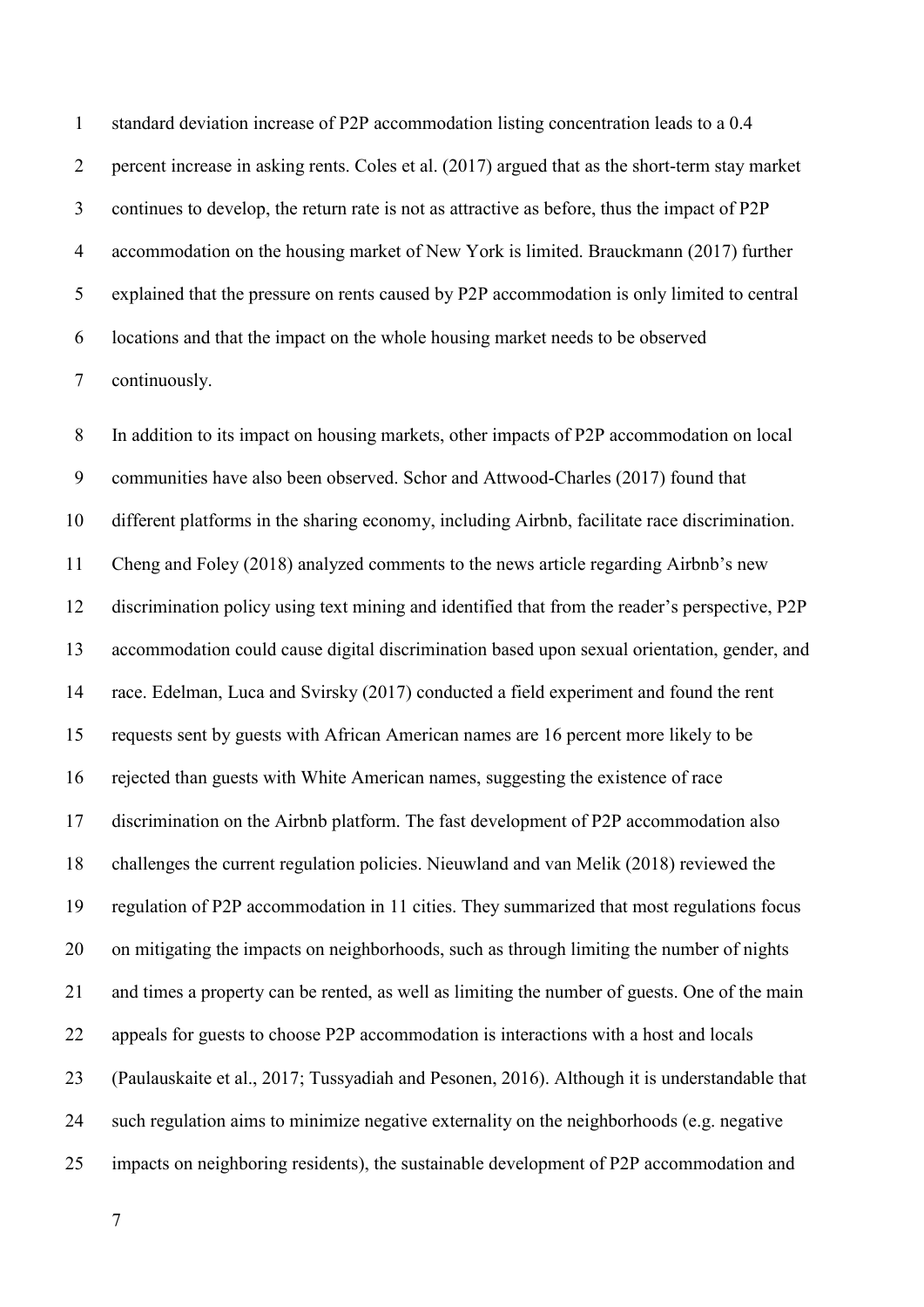the sustainable relationship between P2P accommodation and local communities need to be further investigated.

#### *2.3 Impact of Tourism Development on Community Members' Well-being*

 According to SET, attitudes of hosts are determined by the impact of tourism development on hosts' well-being. Subjective well-being is more widely used in tourism literature than objective measures(Uysal et al. 2016). Numerous studies have also demonstrated that well- being is multi-dimensional and influenced by economic, social and environmental (e.g. health and safety) factors (e.g., Dolan et al., 2011; Kim, Uysal, & Sirgy, 2013; Uysal et al. 2016). That is, according to the bottom-up spillover theory introduced by Uysal et al. (2016) into resident well-being studies, an individual's economic, social and environmental well-beings will contribute to their overall life satisfaction.

Nawijn and Mitas (2012) used Palma de Mallora, a popular destination in Spain as an

example and indicated the perceived tourism impacts are positively related to cognitive

components of life satisfaction using the data collected from 373 local residents. Similarly,

Woo, Kim and Uysal (2015) collected data from five destinations in the US and revealed that

there is a positive relationship between perceived tourism development and overall quality of

life, mediated by satisfactions toward different life domains (i.e., economic, social,

environmental). Finally, Nunkoo and So (2016) examined five types of model settings and

 identified significant impacts of tourism development on quality of life in the model with the best model fit.

 Although P2P accommodation has developed dramatically for 12 years and both positive and negative impacts have been observed (Chung, 2017; Skift, 2017), the impact of P2P accommodation development on the well-being of residents in the community is overlooked by academia. To our best knowledge, Jordan and Moore (2018) is one of the few studies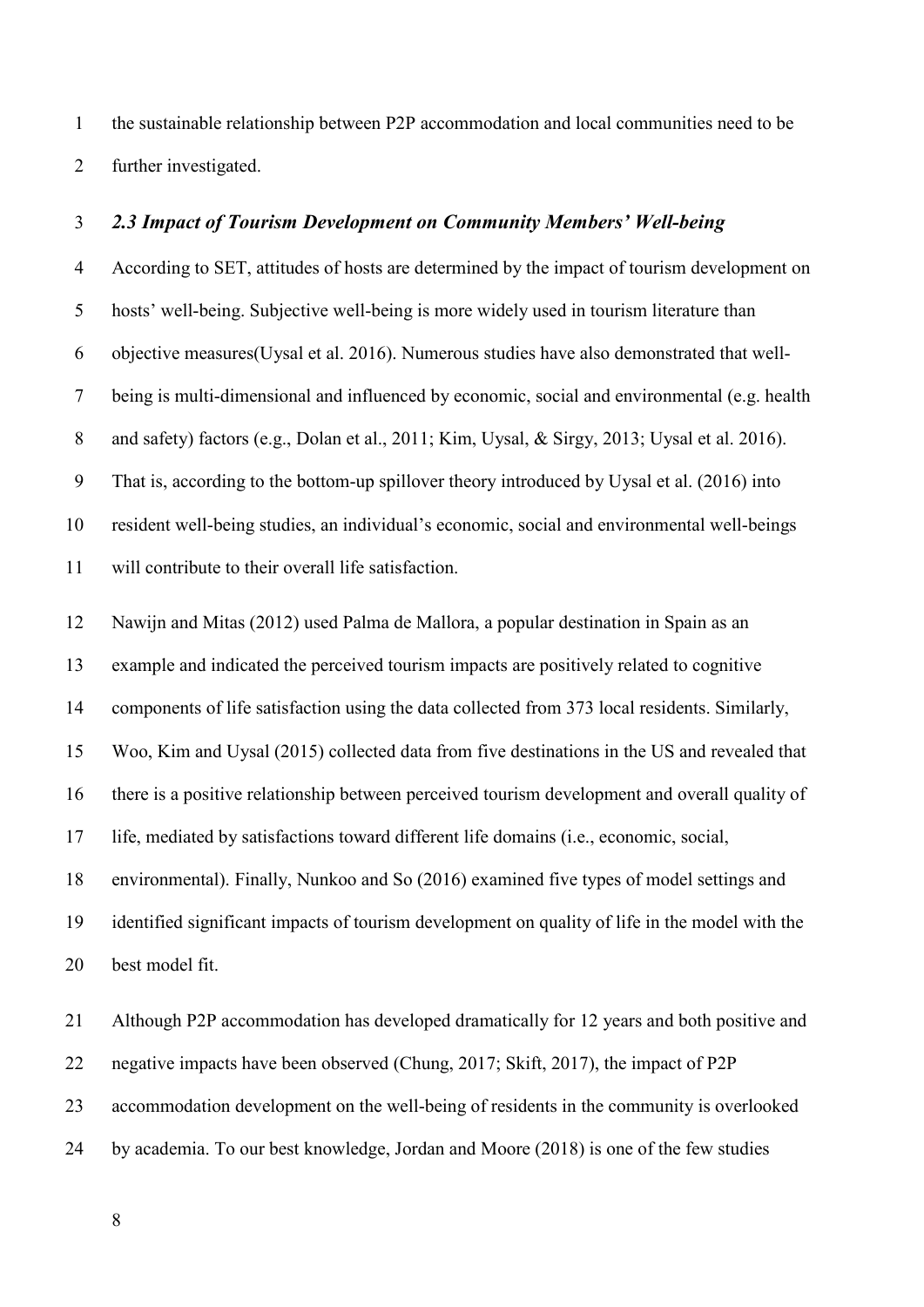focusing on the influence of P2P platforms on local communities. In their study, twelve in- depth interviews were conducted with residents living in Hawaii and the results of the thematic analysis indicated residents perceive both positive and negative economic, social, and environmental impacts brought by P2P accommodation. However, Jordan and Moore (2018) did not further explore the impact of P2P accommodation on community residents' wellbeing.

#### *2.4 Framework of the Study*

 Based on the above literature, two research gaps are identified. First, although a few studies have focused on the impact of P2P accommodation from different perspectives, there has been no investigation into the impact in a holistic manner. Second, there is a dearth of research investigating perceived impact of P2P accommodation development on community residents' well-being. To fill in these gaps, a conceptual framework is proposed, as illustrated in Figure 1.

#### **Figure 1 about here**

 There are three types of constructs presented in Figure 1. The exogenous construct is perceived level of P2P accommodation in the community. Most residents may not know the exact number of P2P listings in the community, thus only the information of perceived level of P2P accommodation can be collected from them. The adaption of subjective indicators is in line with previous resident well-being studies in the tourism literature which reveal that perceived tourism development impact can influence the well-being domains (Kim et al., 2013; Uysal et al. 2016).

 A few P2P studies have shown the impact of P2P accommodation development on destinations (Barron et al., 2017; Schor and Attwood-Charles, 2017), thus, we extend the previous research into a micro level and examine the perceived economic, social and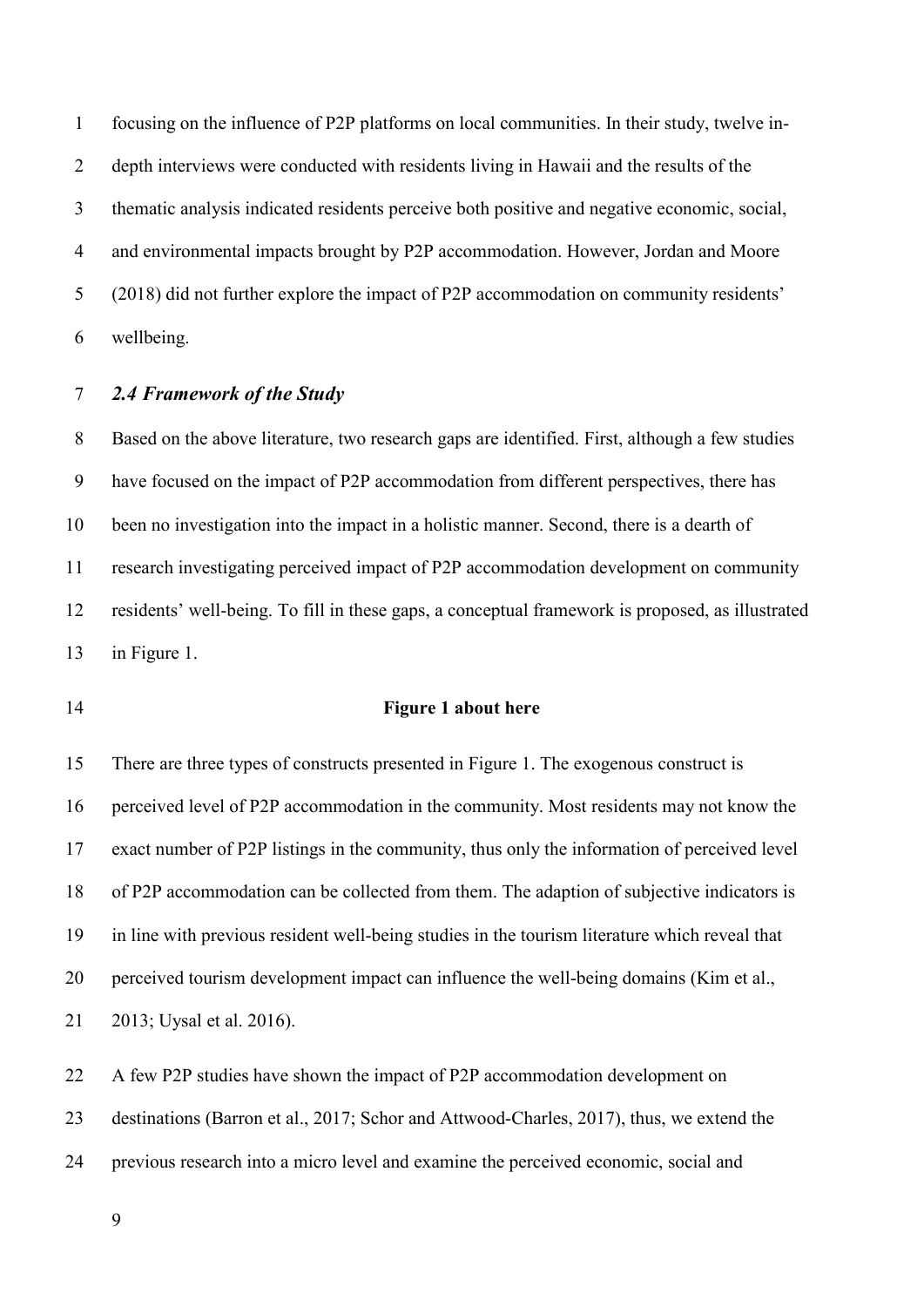environmental impact from residents' perspective. According to SET, the attitude of residents toward tourism depends on the net balance of the comparison between benefits and costs. Thus, perceived economic, social and environmental impacts are further split into positive 4 and negative impacts in order to capture the perceived influence of P2P accommodation more precisely.

 The key variables of the framework are the well-being of residents. To correspond with the different impacts generated by P2P accommodation development, the well-being domains are tailored into economic, social and environmental perspectives, respectively. The premise of the bottom-up spillover theory introduced by Uysal et al. (2016) is that the different life domain well-beings have a spillover effect on overall life satisfaction. Because the three well- being domains can be correlated with each other, overall life satisfaction is introduced into the framework as a control variable to address the endogeneity issue. This is consistent with scholars such as Skevington and Böhnke (2018), who have demonstrated that quality of life and well-being are complimentary, yet distinct, constructs which together can measure the concept more comprehensively.

 After 12 years of development, the impact of P2P accommodation has drawn increasing attention from academia and the media (Barron et al., 2017; Cheng and Foley, 2018; Chung, 2017; Skift, 2017). One of the contributions of this study is to be among the firsts to investigate the impact of P2P accommodation development from a holistic perspective, not focusing on one particular type of impact such as Merante (2017) on housing market or Cheng and Foley (2018) on discrimination. The proposed framework can be used to compare the overall positive and negative impacts from economic, social, and environmental 23 perspectives. The hypotheses underlying the framework  $(H_1 - H_3)$  are proposed as follows: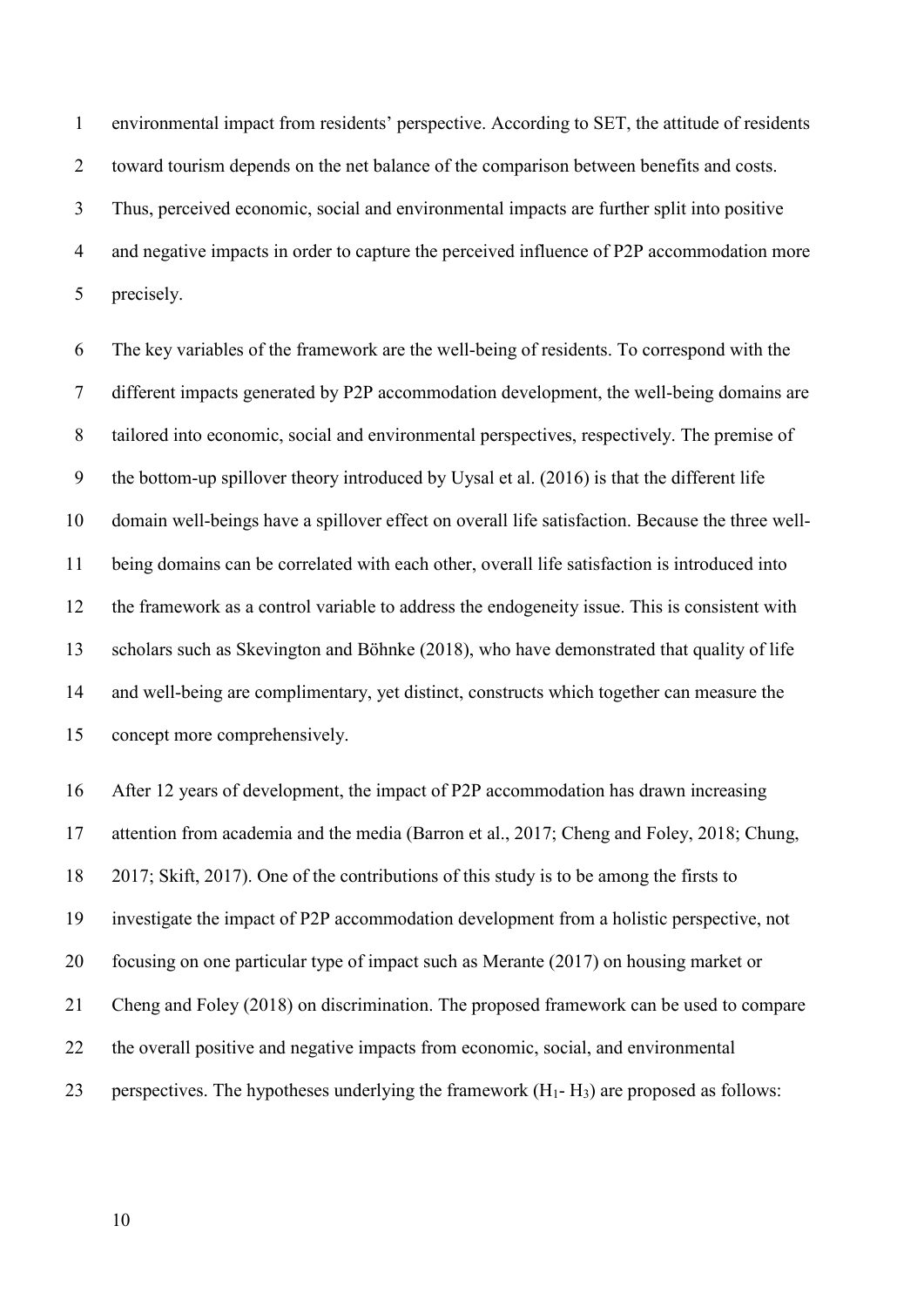**H1:** The relationship between perceived positive economic impact and perceived peer-to- peer accommodation development is significantly stronger than the relationship between perceived negative economic impact and perceived peer-to-peer accommodation development.

 **H2:** The relationship between perceived positive social impact and perceived peer-to-peer accommodation development is significantly stronger than the relationship between perceived negative social impact and perceived peer-to-peer accommodation development. **H3:** The relationship between perceived positive environmental impact and perceived peer- to-peer accommodation development is significantly stronger than the relationship between perceived negative environmental impact and perceived peer-to-peer accommodation development.

 To find empirical evidence for SET, Lvles (2017) investigated residents from 32 European countries using six waves of the European Social Survey data in 2002-2013. By estimating the model with both ordinary least square and instrumental-variable approaches, he found the impact of tourism development on well-being is not a linear relationship, but follows a bell- shape, which means as the development of tourism (akin to the development of P2P accommodation) grows, the impact on communities' wellbeing increases to a certain level before it starts to decline. This observation has been replicated in Fan et al. (2018). Based on the aforementioned literature, it can be predicted that the relationship between P2P accommodation development and residents' well-being is also non-linear. Thus, the following research hypotheses have been developed:

 **H4a & H4b**: The relationship between perceived positive/negative economic impacts of peer- to-peer accommodation and individual's economic well-being can be moderated by perceived number of peer-to-peer accommodation listings in the community.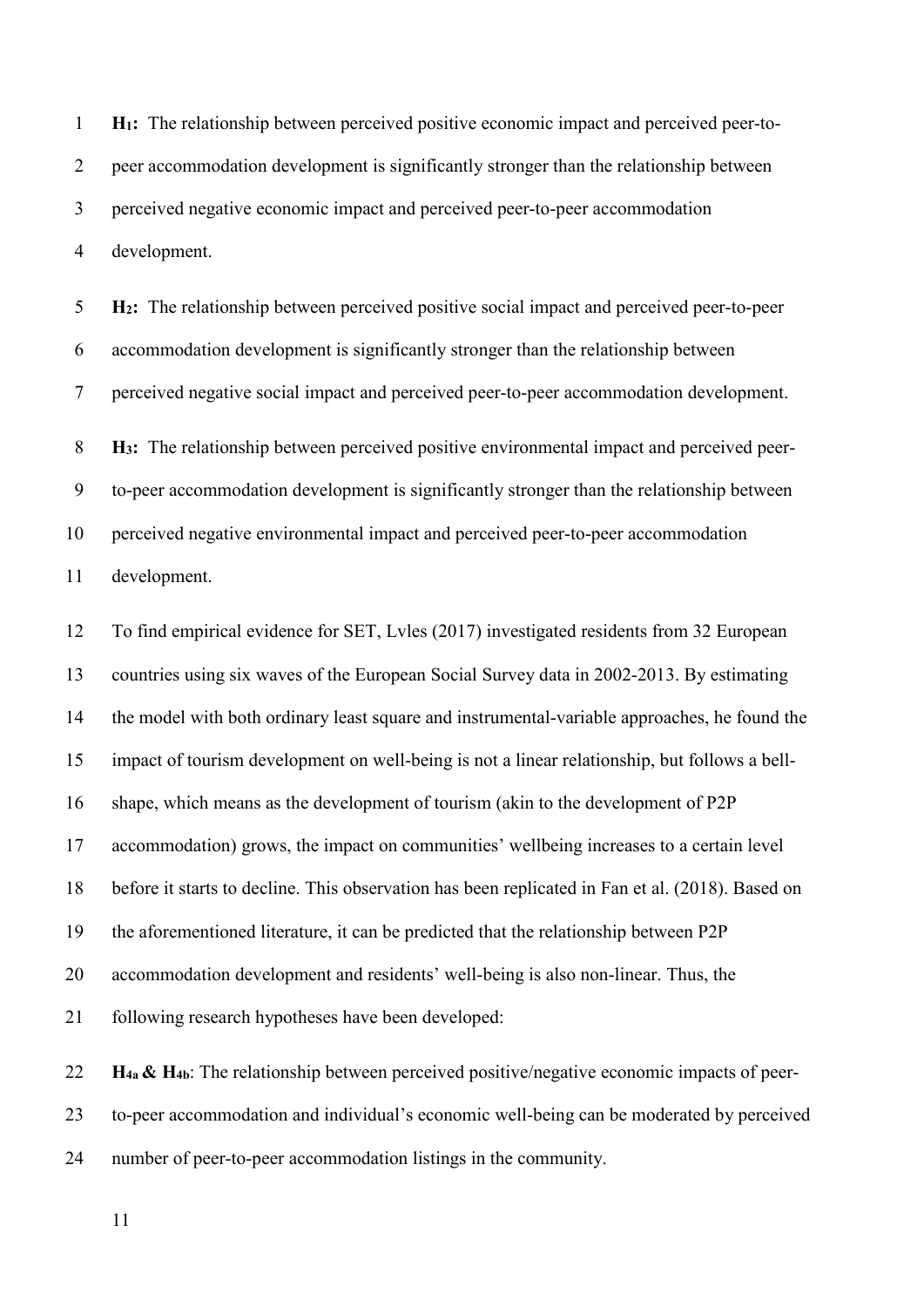**H5a & H5b:** The relationship between perceived positive/negative social impacts of peer-to- peer accommodation and individual's social well-being can be moderated by perceived number of peer-to-peer accommodation listings in the community.

 **H6a & H6b:** The relationship between perceived positive/negative environmental impacts of peer-to-peer accommodation and individual's environmental well-being can be moderated by perceived number of peer-to-peer accommodation listings in the community.

#### **3. Methods**

#### *3.1 Sampling*

 In order to empirically test the hypothesized relationships between perceived P2P accommodation development and community residents' well-being, an online questionnaire methodology was utilized. The online questionnaire was distributed to a panel of UK residents (including England, Wales, Scotland, and Northern Ireland) maintained by Survey Sampling International (SSI). A purposive sampling plan specified that residents of the Greater London area constitute 50 percent of the sample, as questions regarding P2P accommodations are particularly relevant for urban communities and because London is among the cities with the highest number of P2P accommodation listings. In total, 780 responses, 390 of which are residents of Greater London and 390 are living elsewhere in the UK were obtained in June 2018 (Stienmetz, Liu & Tussyadiah, 2019). The average time spent by the respondents to finish the survey is 7.7 minutes with the standard deviation of 20 20.61 minutes. The time duration of all respondents is within the interval of  $\pm$  3 standard deviations, so all 780 samples were recognized as valid samples. Additionally, an "attention check" item was included midway through the questionnaire to ensure that respondents were not answering questions randomly.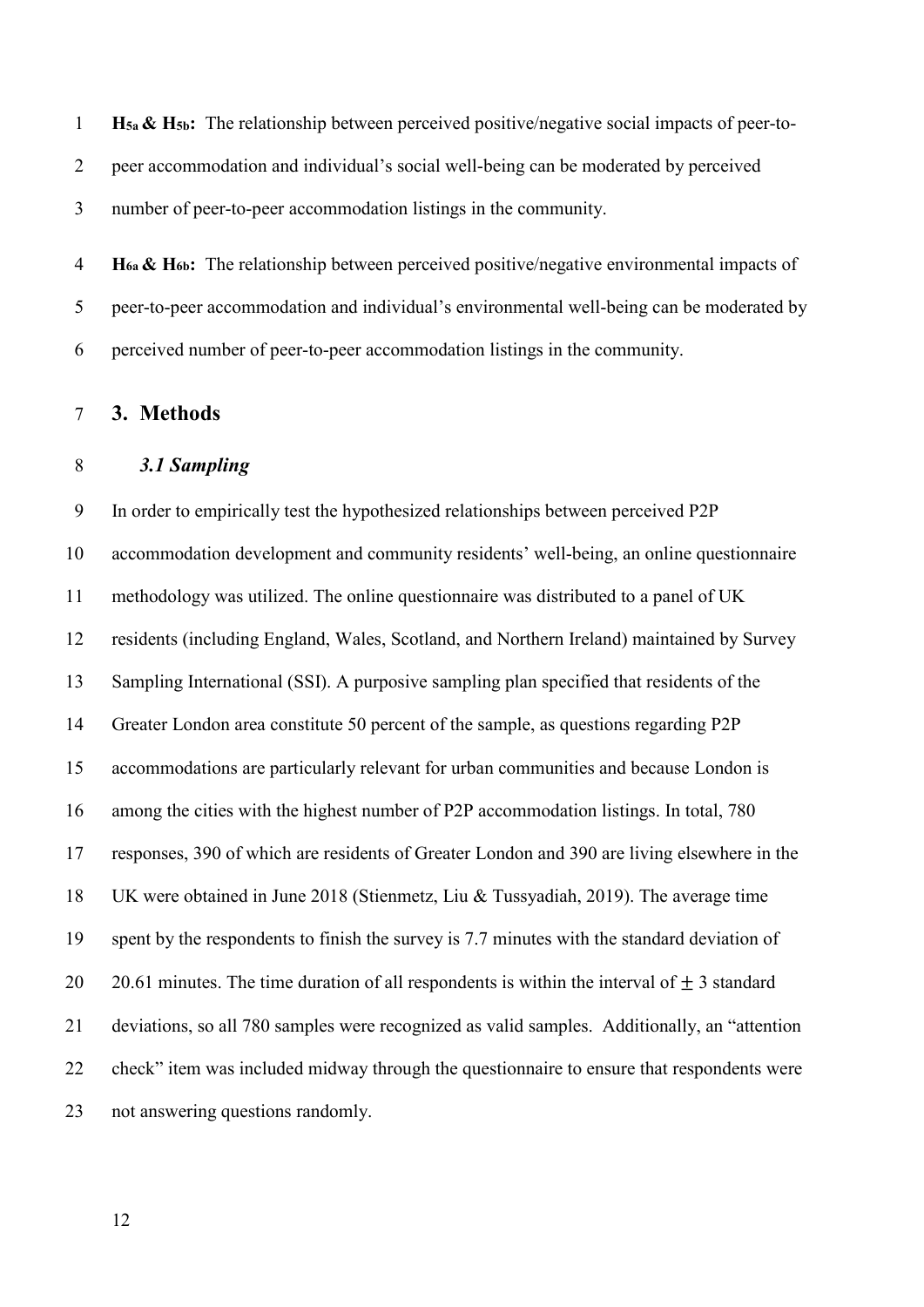#### *3.2 Measurement*

 As shown in Table 1, all measurement items for the research model were adapted from extant studies. Well-being constructs' (i.e. economic well-being, social well-being, and environmental well-being) measurement scales were anchored by "totally unhappy" and "totally happy" and the single-item measure of overall life-satisfaction was measured from "not at all satisfied" to "completely satisfied". Well-being is defined as the overall assessment of life satisfaction including cognitive evaluations and emotional reactions to the satisfaction (Diener, 1984; Diener and Diener, 1995). Although the measurement of subjective well-being has been widely investigated in either mainstream social science literature (Skevington and Böhnke, 2018) or tourism research (Uysal et al., 2016), considering all the respondents are UK residents, the measurements of Dolan, Layard and Metcalfe (2011) with 11-point scales, which are recommended by the Office for National Statistics of UK, are selected in this study. Perceived level of P2P accommodation development within a community was measured from "very low" to "very high" (Vargas-Sánchez, Oom do Valle, da Costa Mendes, and Silva, 2015). The six dimensions of perceived P2P accommodation community impacts (i.e. positive and negative; economic, social, and environmental) were measured with Likert scales ("strongly disagree" to "strongly agree") using items adapted from Ko and Stewart (2002). All the items are measured by 11-point scales to maximize the data variance. Addition survey questions included the number of years lived in their current community, whether they had experience listing a P2P accommodation or staying in a P2P accommodation, as well as respondent gender, age, and education. **Table 1 about here**

# *3.3 Estimation Procedure*

 Partial Least Squares (PLS) was used to evaluate the research model and test all hypotheses. While covariance-based structural equation modelling (CB-SEM) is a confirmatory method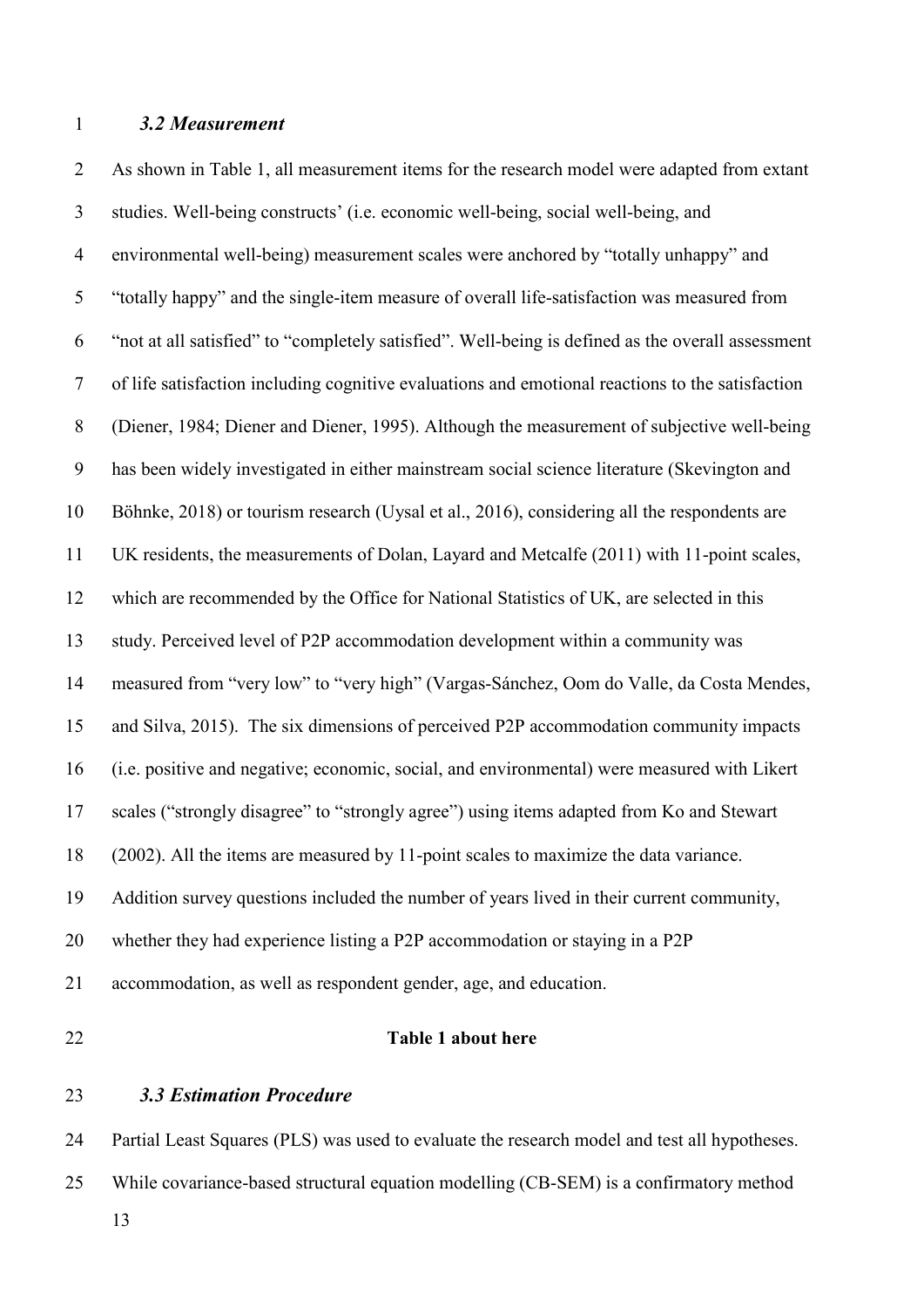most appropriate for evaluating measurement models for the purpose of theory testing, it can only be used to estimate models with multi-normal distributed data which is a very strong assumption for tourism and hospitality studies. To achieve a more robust and reliable estimation result, the PLS methodology for assessing the measurement model is considered most appropriate (Wynne W Chin, Marcolin, & Newsted, 2003). SmartPLS version 3.2.7 software (Ringle, Wende, & Becker, 2015) was used for this analysis.

**4. Results**

#### *4.1Descriptive Analysis*

 Sample characteristics are reported in Table 2. There was an approximately even split between genders and a representative distribution of education levels. Greater London residents have higher levels of education compared to non-London residents (17.5 percent more London residents report obtaining a bachelor's degree). The non-London subsample is significantly older in comparison to the Greater London area sub-sample (31.0 percent more non-London residents reported an age of at least 45 years old). Overall, about an eighth (12.4 percent) of all respondents have lived in their community for less than five years, while approximately half (49.1 percent) reported to have lived 20 years or more in their current community. While relatively few (6.2 percent) UK residents reported listing P2P accommodations, over a fifth (21.4 percent) of all respondents claimed to have previously stayed in P2P accommodation. When comparing sub-samples, slightly more London residents (26.9 percent) use P2P accommodation compared to non-London residents (15.9 percent).

#### **Table 2 about here**

 The descriptive statistics for model measurement items are reported in Table 3. Among the UK residents sampled (n=780), the perceived level of P2P accommodation development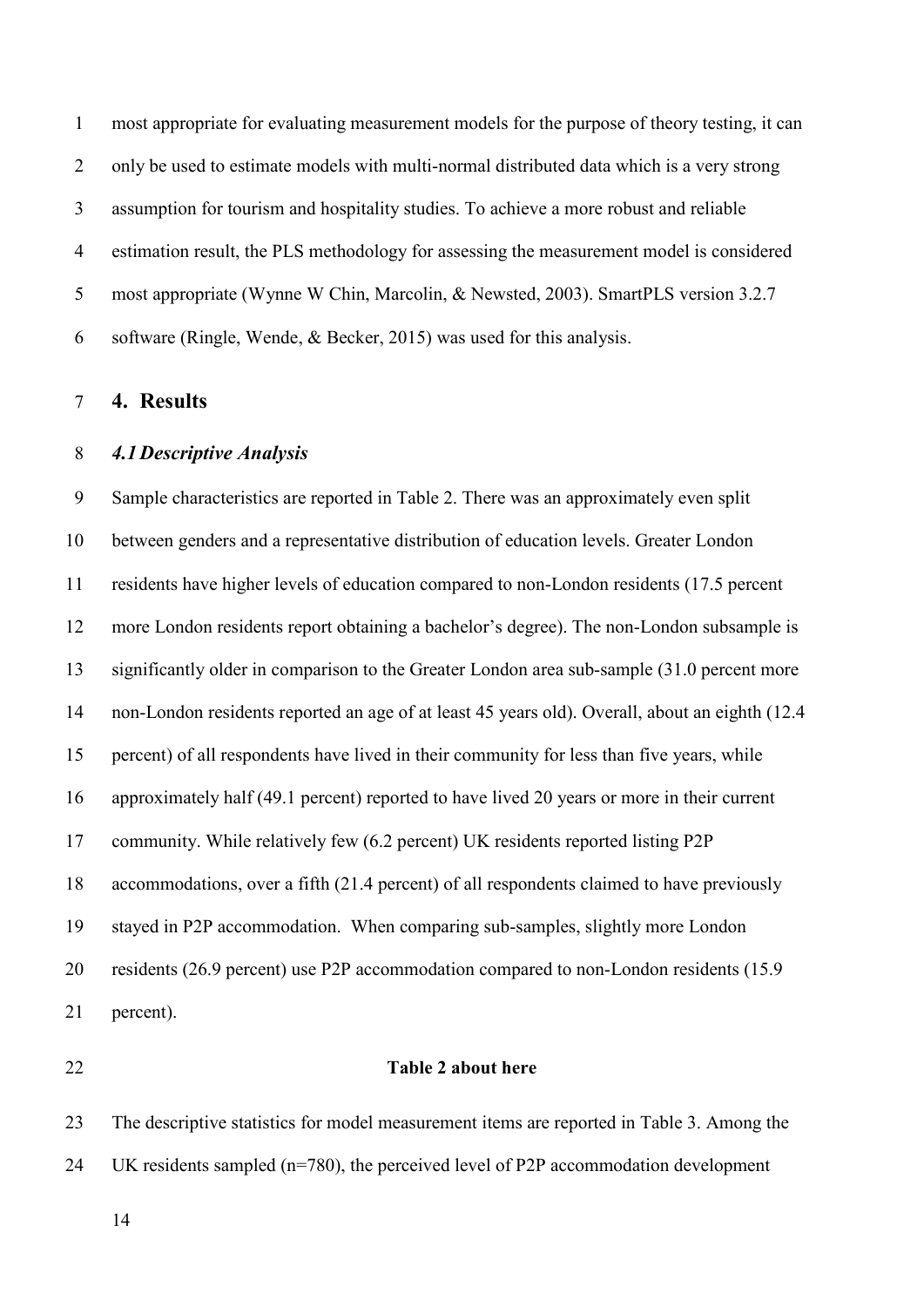within their communities was just below the midpoint of the 11-point scale (mean=4.59, sd=2.72). Likewise, the means of the individual items measuring the perceived positive and negative impacts of P2P accommodation on community were all near the midpoint value, 4 ranging from a low of mean=4.06 (sd=2.55) for Negative Social Impact 4 (increases in 5 illegal gambling) to a high of 5.72 (sd=2.53) for Positive Economic Impact 3 (contributes to income and standard of living). Mean values for the items measuring well-being and life satisfaction all ranged well above the midpoint, ranging from a low of 6.74 (sd=2.92) for Economic Well-being\_1 (satisfaction with job) to a high of 8.14 (sd=2.43) for Social Well-being\_1 (satisfaction with the amount of leisure time).

### **Table 3 about here**

#### *4.2Measurement Model*

 Prior to testing the hypothesized relationships of P2P accommodation perceptions with community residents' well-being, it is necessary to evaluate the measurement model. A valid measurement model requires convergent and discriminant validity. The average variance extracted (AVE) is used to evaluate convergent validity, with values of .50 or greater deemed acceptable (Hair et al., 2011). As shown in Table 4, the AVE values of all constructs exceed the minimum acceptable value. All the composite reliability values are larger than the minimum recommended value of 0.70, which confirms convergent validity (Fornell & Larcker, 1981). Most of the Heterotrait-Monotrait Ratios (HTMT) between different constructs are smaller than 0.9, meaning that the discriminate validity is also confirmed (Henseler, Ringle, & Sarstedt, 2014).

#### **Table 4**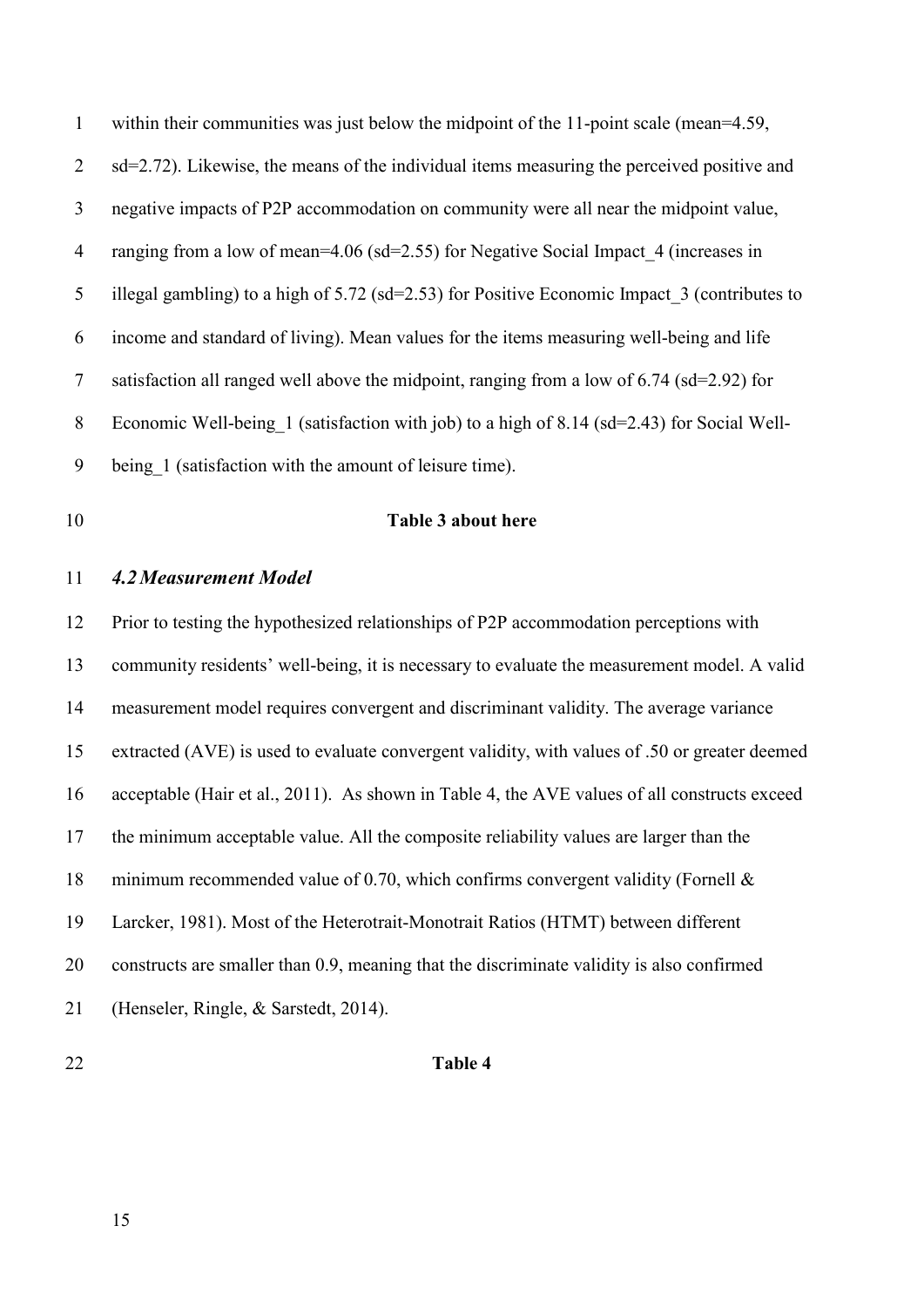#### *4.3 Structural Model and Hypothesis Testing*

2 In PLS, path coefficients, R-squared  $(R^2)$  and f-squared  $(f^2)$  are used to evaluate the strength of relationships among latent variable constructs. R-squared is the primary criterion used to assess the explanatory power of a structural model, and, according to Chin (1998, 323), R- square values of 0.19, 0.33, and 0.67 demonstrate "weak," "moderate," and "substantial" explanatory power, respectively. Statistical significance of relationships was determined using the SmartPLS bootstrapping procedure, with 10,000 subsamples used to calculate the t- statistic for each path coefficient (Streukens & Leroi-Werelds, 2016). The explanatory power of exogenous constructs on endogenous constructs is measured with f-squared, with values of 0.02, 0.15 and 0.35 representing weak, median and strong effect size, respectively (Cohen, 1992). The overall results of hypothesis testing are shown in Figure 2. The total effects for 12 the structural model are also summarized in Table 5. For the sample of UK residents, the  $R^2$ s of perceived level of P2P accommodation development within a community on perceived positive economic, social and environmental impact are 0.173, 0.174 and 0.178, respectively. 15 The corresponding  $f^2$ s are 0.210, 0.211 and 0.217, respectively. Interestingly, the perceived level of P2P accommodation development has much weaker explanatory power for the perceived negative economic, social, and environmental impacts compared to the perceived 18 positive economic, social, and environmental impacts.. The  $R^2$ s and  $f^2$ s are all around 0.02 for each of these latent constructs. While the explanatory power of perceived P2P accommodation development level varies for each class of impacts, the path coefficients are all statistically significant with medium or large effect sizes. The same moderate positive path coefficients are found between perceived P2P accommodation development level and 23 perceived positive economic (B=.42, p <. 001,  $f^2$ =.210), positive social (B=.42, p <. 001,  $f^2$ =.211), and positive environmental (B=.42, p<.001,  $f^2$ =.217) impacts, while weaker effects 25 are observed for perceived negative economic (B=.16, p < 0.01,  $f^2$ =.025), negative social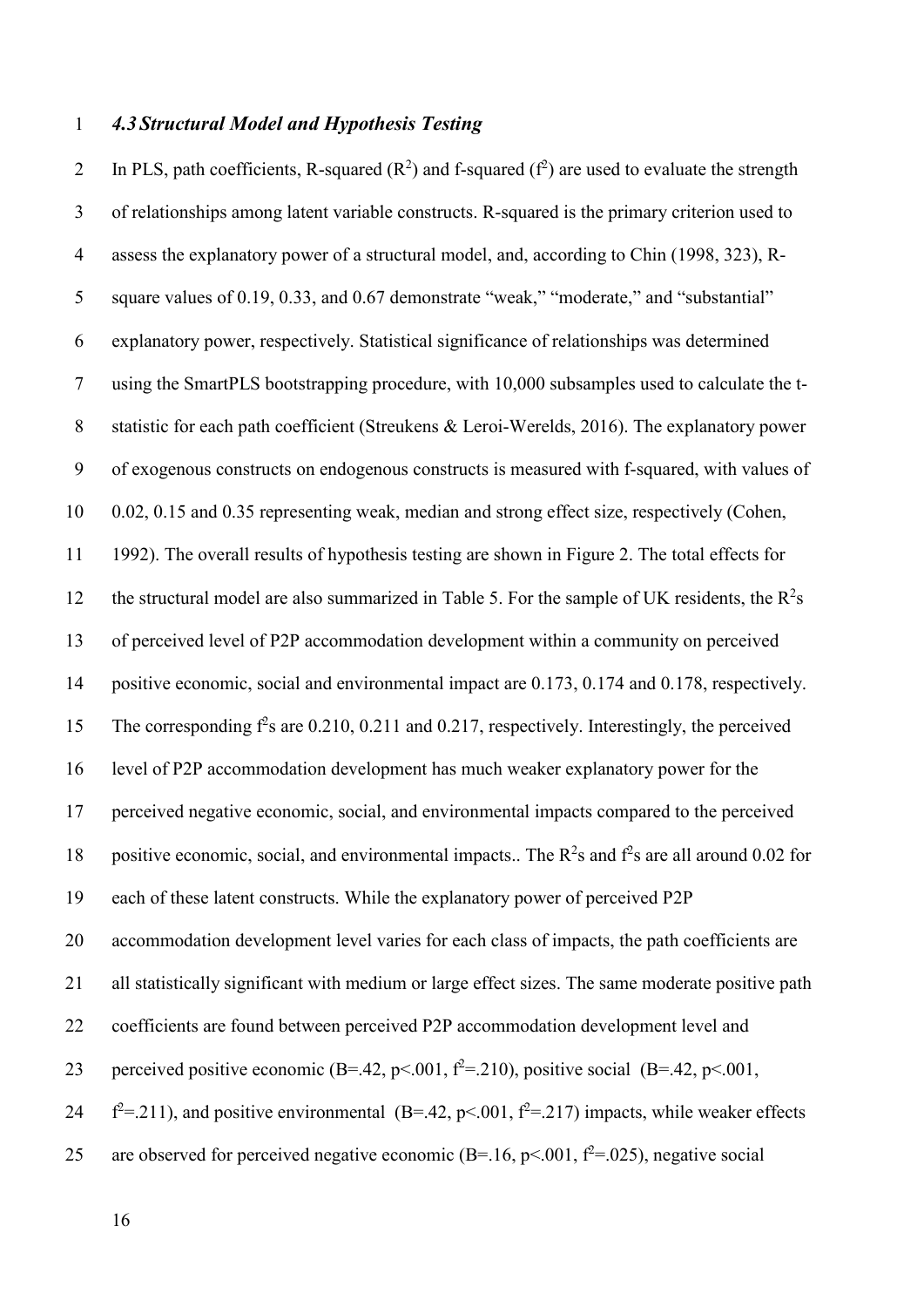1 (B=.14, p<.001,  $f^2$ =.0.021), and negative environmental (B=.15, p<.001,  $f^2$ =.020) impacts. 2 Wald tests show that perceived positive economic  $(Z=5.02, p<0.01)$ , social  $(Z=5.29, p<0.01)$ 3 and environmental  $(Z=5.39, p<.001)$  impacts of P2P accommodation in the community are 4 significantly larger than the perceived negative impacts, indicating  $H_1$  to  $H_3$  cannot be rejected.

# **Figure 2 about here**

## **Table 5 about here**

 In addition, overall life satisfaction (QOL) is found to have significant influence on economic, social and environmental well-being. The path coefficients of life satisfaction to each of the three well-being constructs are all equal to 0.71 with the effect sizes close to one. 11 Interestingly, only perceived negative social impact  $(B=-.06, p=.079, f^2=.003)$  and perceived 12 negative environmental impact (B=-.0.07, p=.020,  $f^2$ =.009) are found to have small but statistically significant negative relationships with social and environmental well-being 14 respectively. Since  $f^2$ s are less than 0.02, it further suggests that P2P's perceived negative social and perceived negative environmental impacts on the community will have limited influence on individual well-being, but perceived positive community impacts of P2P accommodation (including perceived economic, social and environmental impacts) will not influence individual well-being at all. The perceived negative economic impacts of P2P accommodation on a community are also found to have a non-significant relationship with economic well-being.

 Lastly, the direct and moderating effects of the perceived level of P2P accommodation 22 development on the three dimensions of well-being were examined while evaluating  $H_4$  to 23 H<sub>6</sub>. Perceived level of P2P accommodation was found to have no significant direct impact on well-beings. Perceived P2P accommodation development level in a community is only found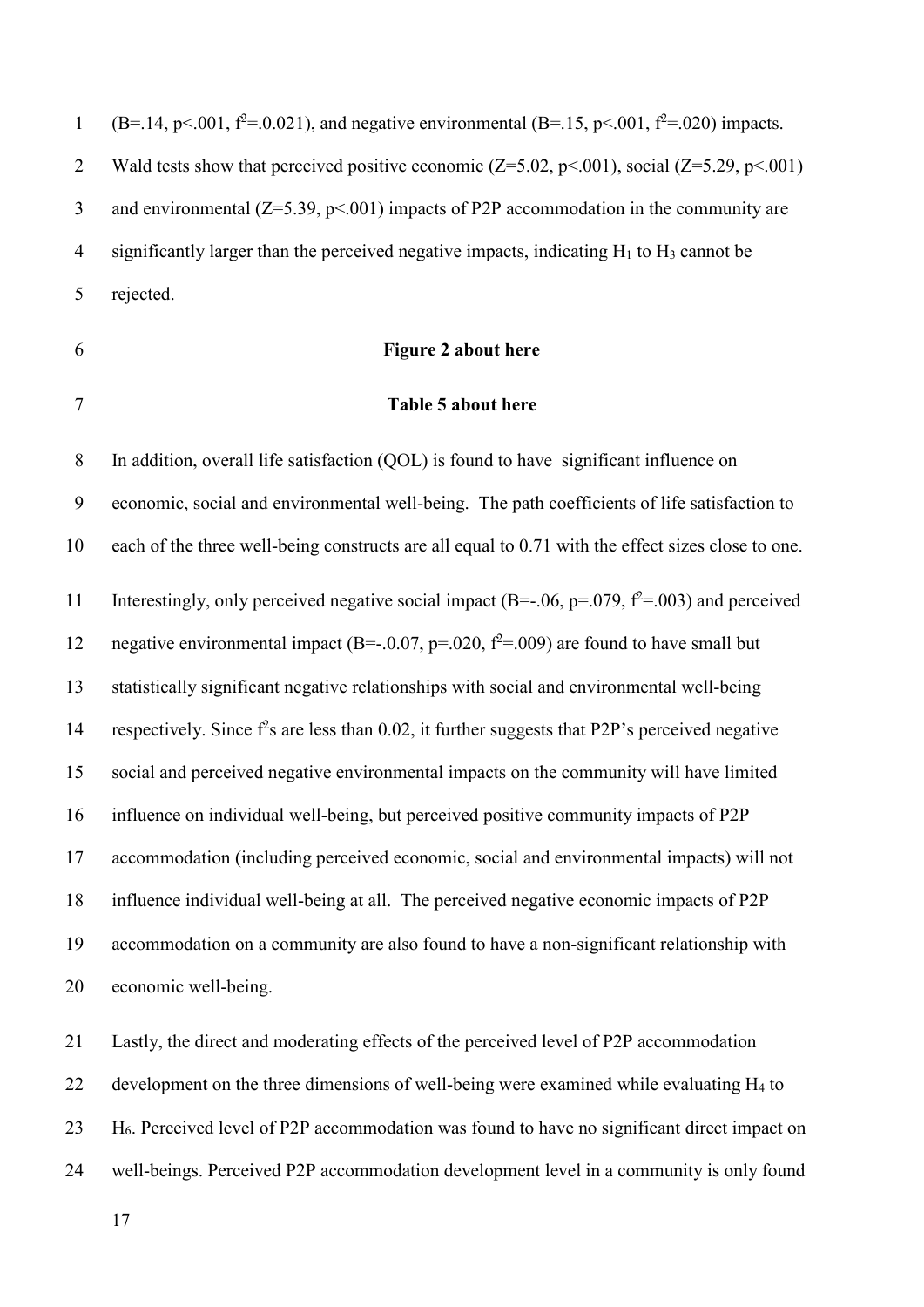to have partial moderating effects on the relationship between perceived negative economic 2 impact and economic well-being  $(B=.06, p=.028, f^2=.01)$  and perceived negative social 3 impact and social well-being (B=.06, p=.021,  $f^2$ =.008). Since the path coefficients of perceived negative economic and social impact on the corresponding well-being are negative, a positive interaction term between perceived P2P accommodation level and perceived impact indicates that as the perceived development of P2P accommodation increases, the negative path coefficient will become smaller. Thus, it appears that perceived P2P accommodation level actually weakens the negative relationships between well-being and 9 perceived negative impacts, rather than strengthen them as hypothesized. Therefore,  $H_{4a}$ ,  $H_{5a}$ ,  $H_{6a}$  and H<sub>4b</sub> are rejected whereas H<sub>5b</sub> and H<sub>6b</sub> cannot be rejected. Importantly, although the 11 structural model shows good explanatory power for economic  $(R^2 = .520)$ , social  $(R^2 = .510)$ 12 and environmental well-being  $(R^2 = .522)$ ,  $f^2$ s indicate weak explanatory power of perceived P2P community impacts on well-being and the variance of well-being are mostly explained by overall life satisfaction. These results suggest that perceived P2P accommodation level and perceived P2P community impacts have relatively little influence on individuals' well-being.

# **5. Discussion and Conclusion**

 The results of this study demonstrate that the perceived level of P2P accommodation development in the community has both positive and negative impact on residents' well- being. Interestingly, the relationships of perceived P2P accommodation development with perceived positive community impacts are more pronounced than that of the perceived negative community impacts. The perceived development of P2P accommodation has moderating effects on the relationships between perceived negative social and environmental impacts on individuals' social and environmental well-being, respectively.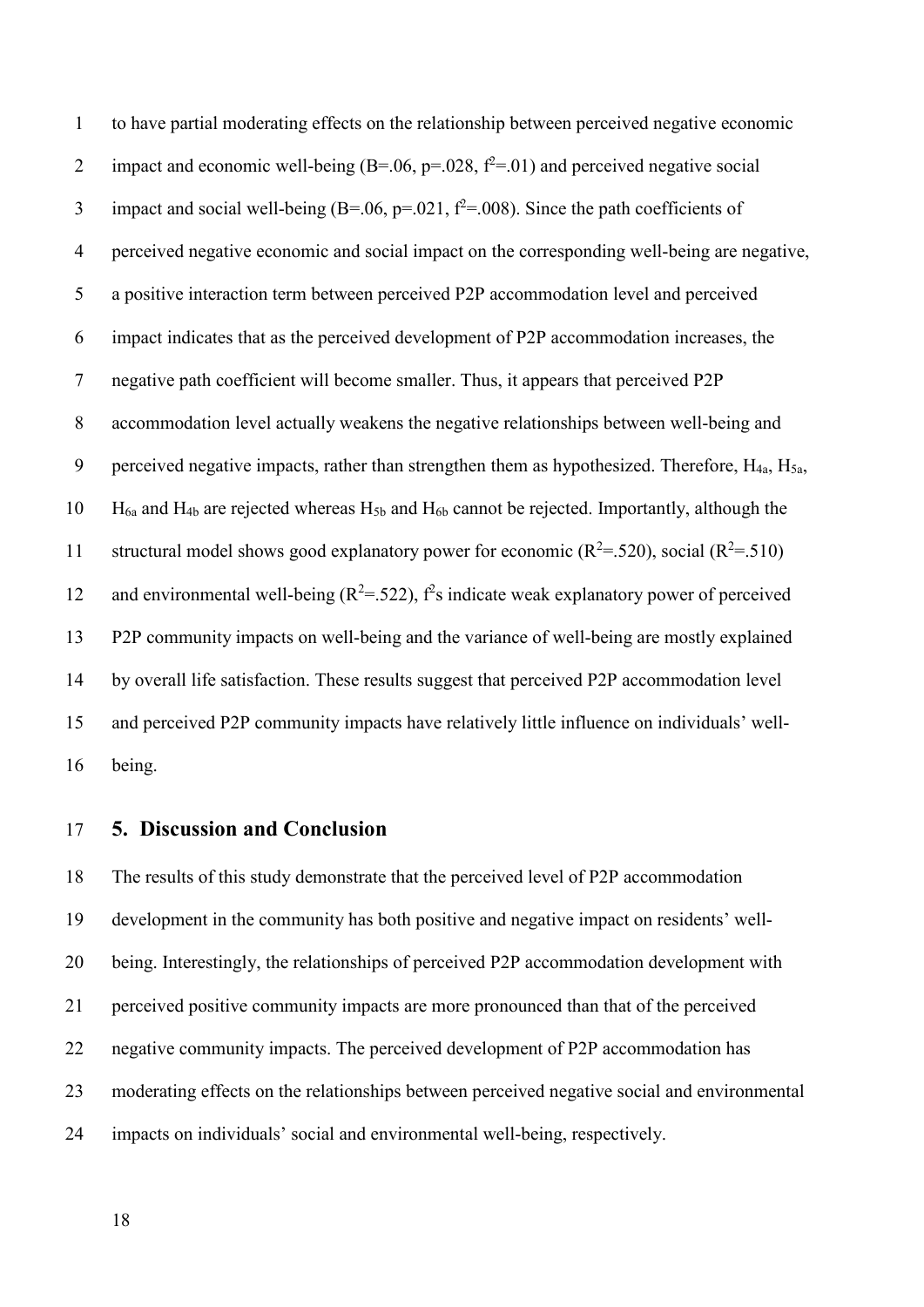# *5.1 Impact of Perceived P2P Accommodation on Community Residents' Economic Well-being*

 Residents' perception of the level of P2P accommodation development highly positively influences the perceived positive economic impact of P2P accommodation on the community. This indicates that residents in general are supportive of the development of P2P accommodation in their community and believe that P2P accommodation brings improvements to investment, employment, income and infrastructure. However, this perceived positive economic impact is not strong enough to improve their economic well- being. Although lower in magnitude, a significant relationship between P2P accommodation development and negative economic impact is also identified. Results show a weak link from the perceived level of P2P accommodation development and how residents consider P2P accommodation to bring economic costs to the community, be it from real estate prices and property taxes or from cost of living due to increased prices of goods and services. This indicates that the highly debated issue of increased housing prices as a negative outcome of P2P rentals in previous literature (Barron et al., 2017; Horn and Merante, 2017) is rather weak in this study context. This study reveals the economic impact of P2P accommodation development from residents' perspectives. While residents who rent property may suffer from increased rent costs, those residents who own property are likely to see the same increase in rent as a positive economic impact. Thus, overall speaking, no significant relationship between negative economic impact and well-being is identified in this study. Future research is needed to better understand the relationship between property ownership and perceived economic impact of P2P accommodation within a community.

# *5.2 Impact of Perceived P2P Accommodation on Community Residents' Social Well-being*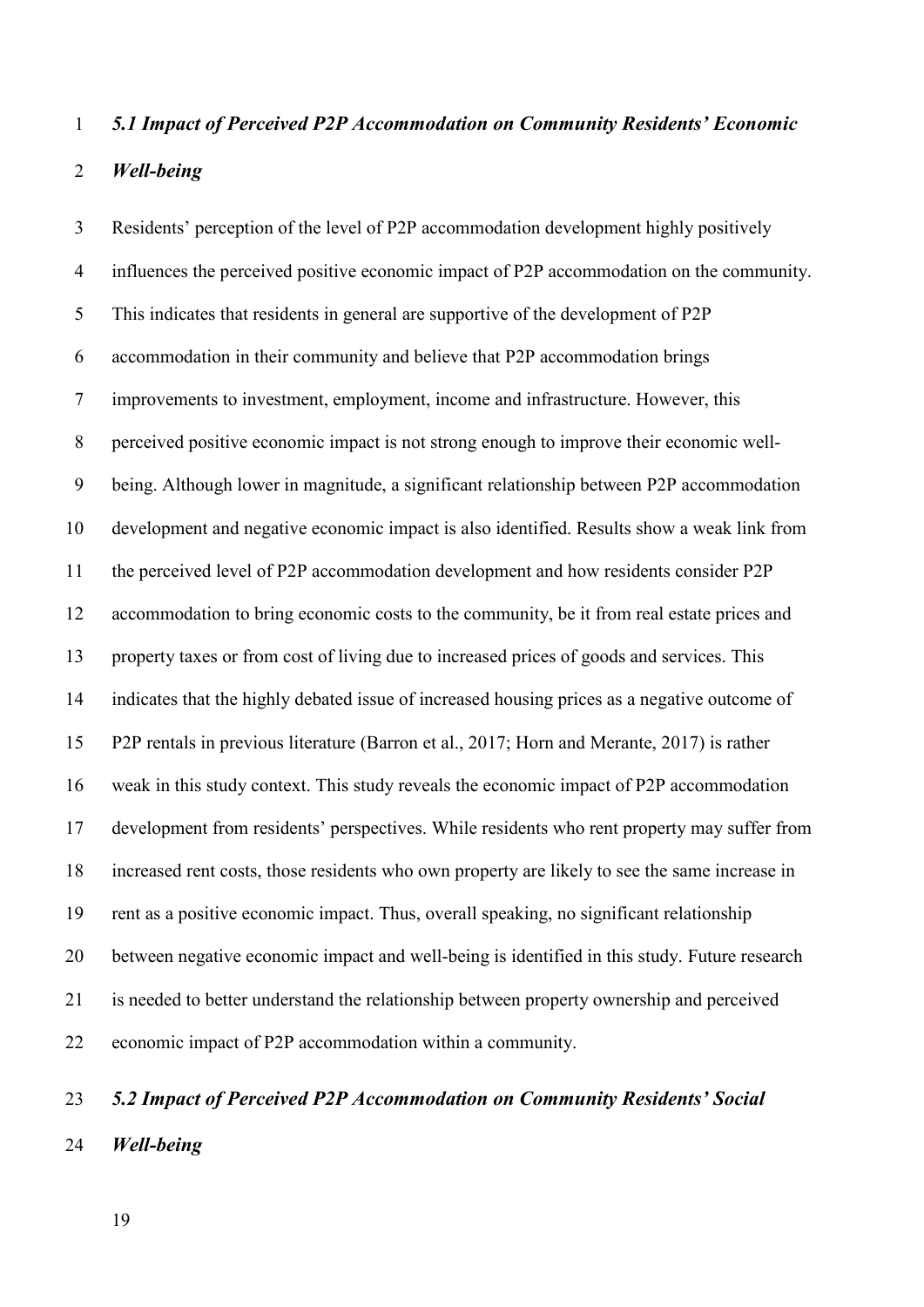The perceived development of P2P accommodation leads to stronger perceived positive social impacts than perceived negative impacts. This indicates residents appreciate P2P accommodation development as it facilitates the availability of recreation and entertainment, cultural activities, and public facilities in the community, even though it may also cause crime, traffic accidents and exploitation of local residents. Although relatively low in magnitude, a statistically significant negative relationship between perceived negative social impacts and social well-being was found. That is, a high level of perceived negative social impacts, such as increased crime and accidents, leads to lower social well-being amongst residents. However, an increased level of P2P accommodation development may lessen the negative impact on social well-being. As the development of P2P accommodation intensifies, negative impacts such as congestion and exploitation of local residents can be mitigated by economic development and more comprehensive regulations (Nieuwland & van Melik, 2018).

#### *5.3 Impact of Perceived P2P Accommodation on Community Residents'*

#### *Environmental Well-being*

 Residents also perceived stronger positive environmental impacts than negative ones; this indicates that residents recognize that compared with positive impacts such as the improvement of community appearance, the damages to the natural environment and increases in pollution (Garau-Vadell et al., 2019; Gutiérrez-Taño, Garau-Vadell & Díaz- Armas, 2019) are limited. However, while no significant positive influence of perceived positive environmental impacts on environmental well-being was identified, perceived negative environmental impacts of P2P accommodation do lead to a lower environmental well-being of residents. The level of P2P accommodation development moderates the relationship between the perceived negative environmental impact and environmental well-being, such that increases in P2P accommodation may diminish the effect of perceived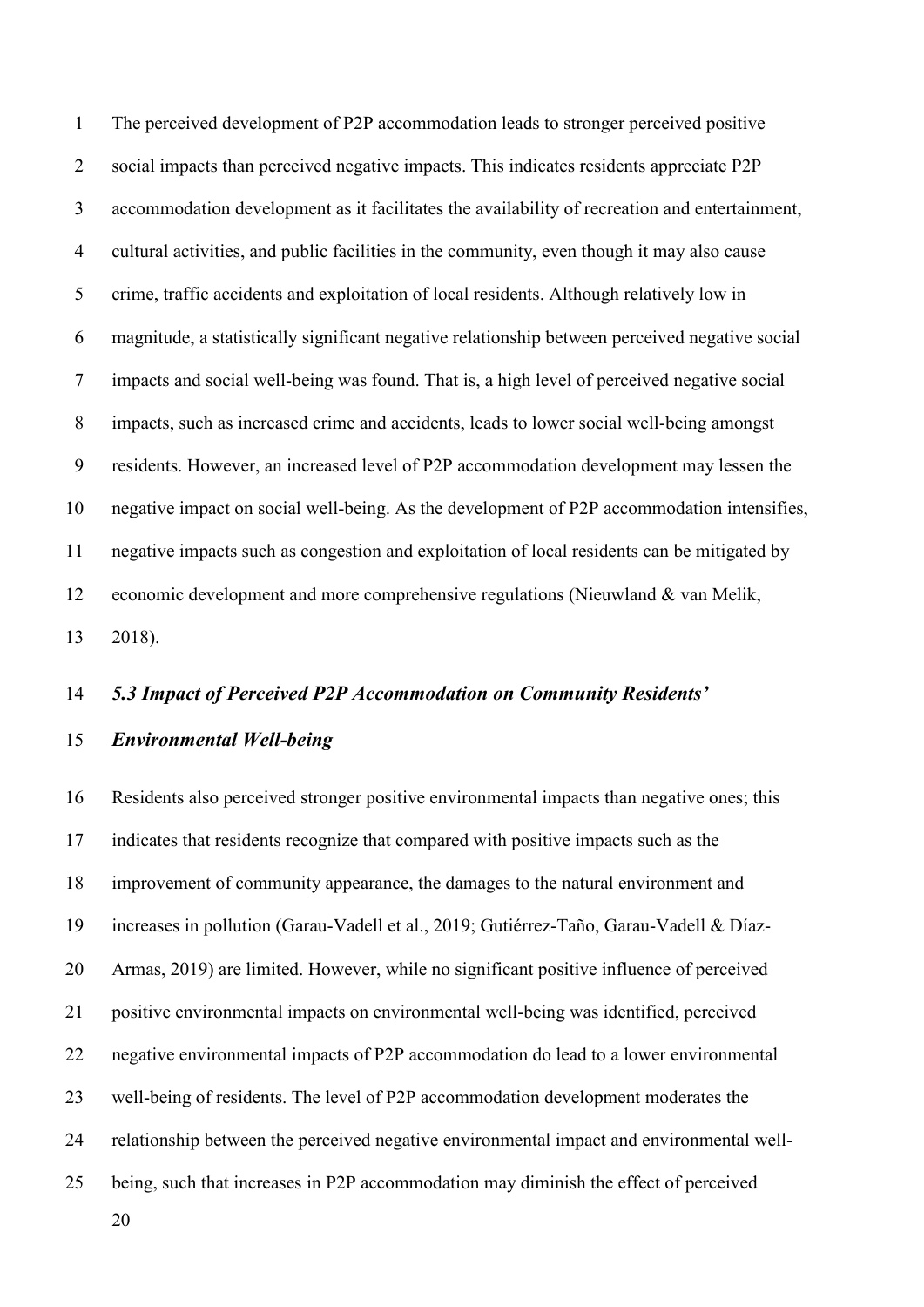negative impacts on individuals' environmental well-being. This unexpected finding could possibly be explained by residents' eventual tolerance of negative environmental impacts (Haukeland, Veisten, Grue and Vistad, 2013), but further research is needed to better understand this phenomenon.

# *5.4 Relationship of P2P Accommodation with Community Residents' Well-being*

 The findings of this study indicate that the direct effects of perceived P2P accommodation development on a community residents' well-being are rather marginal. There are no significant relationships between perceived positive impacts to the community and well- beings. Although significant relationships between perceived negative impacts and social and environmental well-beings are identified, the magnitude is limited. This may be due to the fact that residents see the stronger benefits of P2P development in their community when compared to its costs, or that neither the benefits nor the costs of P2P accommodation development bring notable changes to their lives.

 The path coefficients between these variables are weak, indicating that while playing a role in residents' well-being, P2P accommodation impacts can be considered almost negligible in supporting or lessening residents' well-being. The interaction effects also demonstrated similar patterns as above. By the end of 2018, there were 75,700 Airbnb listings in London and 147,500 listings outside the London region (Airbnb, 2018). Meanwhile, there were a corresponding 141,000 hotel rooms in London and 700,000 hotel rooms outside the London region(PWC, 2019). The emergence of P2P accommodation does not significantly expand the capacity of the hospitality industry in the UK. Limited expansion of accommodation capacity will not stimulate a sharp increase in visitor numbers and, thus, will not generate a noticeable impact on well-being. Even the variation of impact is observed by the resident, if her own well-being is not at stake, the impact of P2P accommodation on resident's well-being cannot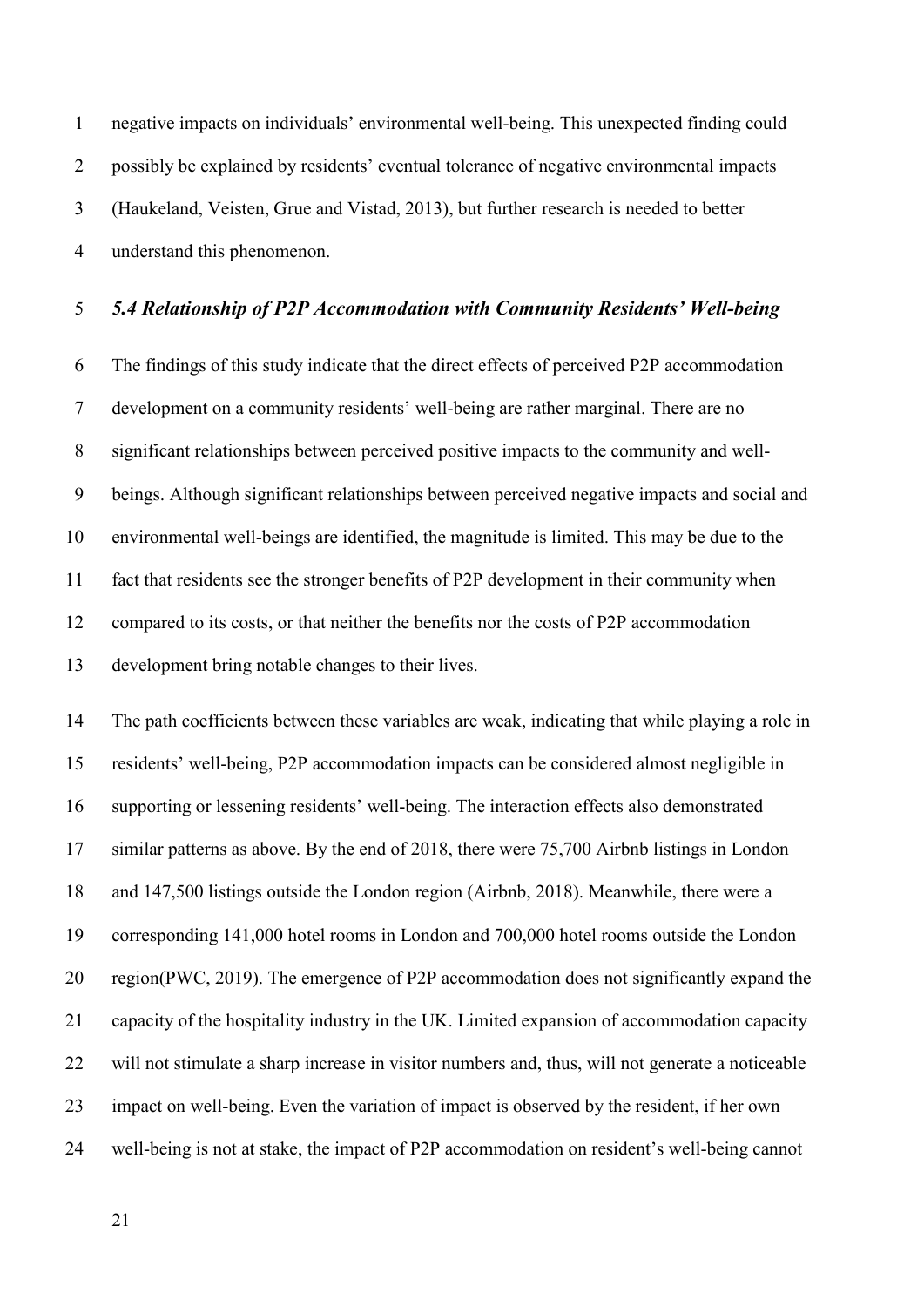be perceived. Thus, the path coefficients between perceived P2P accommodation level and well-being are trivial. This may be an indication that the development of P2P accommodation in Greater London and other areas within the UK are still within the remit of residents' support in that further development at this stage does not lead to significant changes in residents' well-being, positive or negative.

 It is evident that residents have a more positive attitude toward P2P accommodation development, as indicated by higher path coefficients of perceived P2P development on perceived positive impacts compared to perceived negative impacts. Therefore, according to SET, residents will still support the development of P2P accommodation in their communities. However, in order to ensure sustainable business models, the industry must maintain the social appeal of P2P accommodation, which is the allure of more meaningful interactions with local residents (Paulauskaite et al., 2017; Tussyadiah and Pesonen, 2016). P2P platforms and peer providers (e.g. Airbnb hosts) face as significant challenge in satisfying visitors with localness and interactions, while at the same time avoiding the exploitation of residents and community resources to endure minimal negative social, economic, and environmental impacts on residents and the neighborhood. After about 12 years since the introduction of Airbnb, the development of P2P accommodation seems to be affecting the community rather weakly, at least from the residents' perspectives. On one hand, this could be an indication that euphoria around the disruptive innovation has slowly subsided, followed by tolerance of local residents toward the development of this business model. On the other hand, this could be an indication that 22 current regulation of P2P accommodation enforced in Greater London and the UK (e.g. 90)

day bans) is working properly to optimize the impacts of P2P accommodation on the

community. What is common between these two roots is the importance of ensuring that

negative impacts are avoided and positive impacts continue to be felt by residents to achieve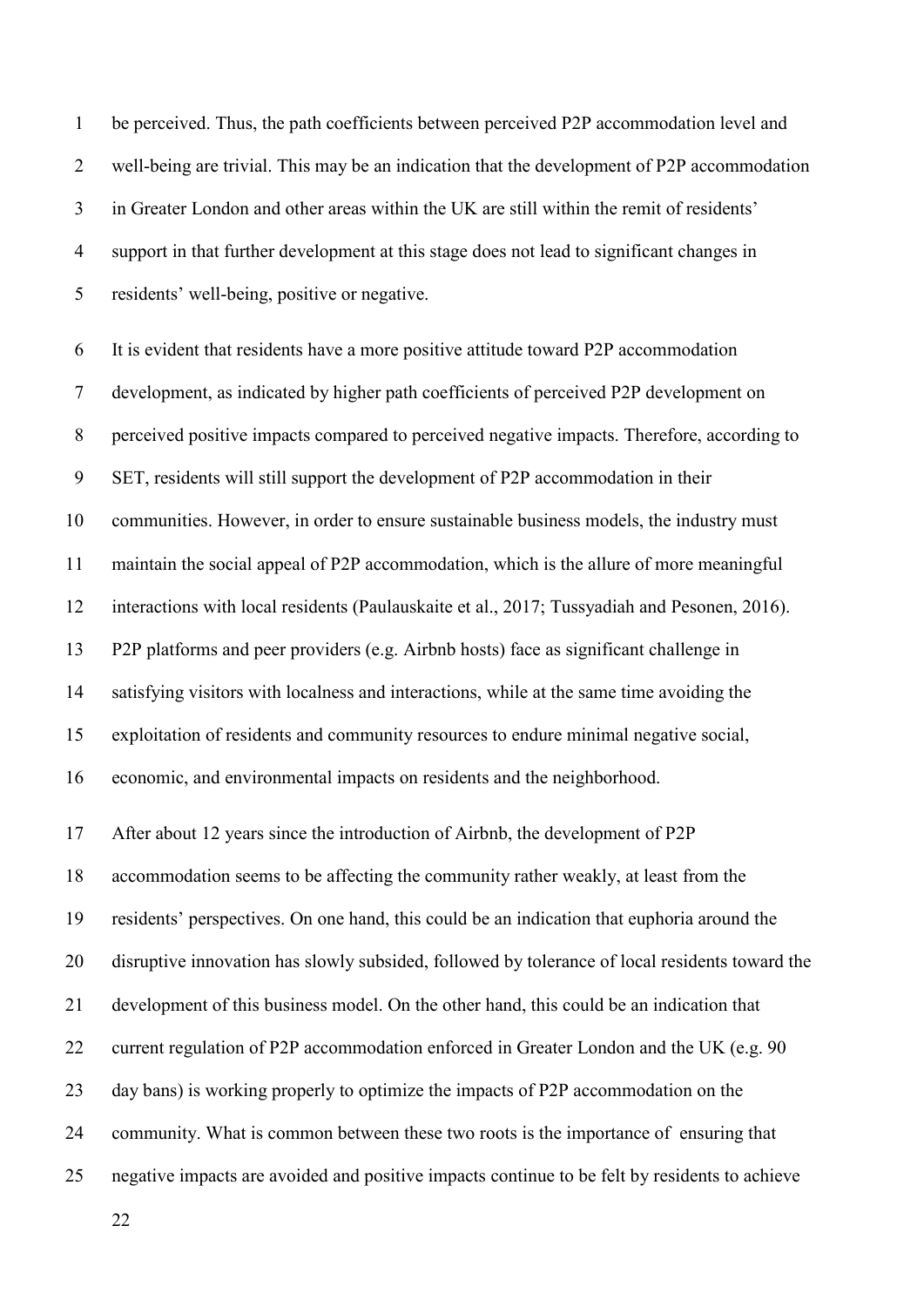the sustainable development of the P2P accommodation sector. In particular, perceived negative social and environmental impacts seem to be significant in lessening residents' well- being. Therefore, policymakers are to pay more attention to enacting regulations to reduce damages to the environment and to curtail crime, vandalism, prostitution, and other crimes brought to the community by visitors staying in P2P accommodation. This is of utmost importance to ensure the alignment of P2P accommodation development with the sustainable development goals across different destinations.

 This study contributes to literature by explicating the impacts of P2P accommodation on the community as perceived by residents. Previous literature on this topic has concentrated on the disruptive nature of P2P accommodation and how it has generated significant impacts on the accommodation industry as it has affected the (performance of) traditional hotel companies (Guttentag and Smith, 2017; Xie and Kwok, 2017; Zervas, Proserpio, and Byers, 2017). Its impacts on the community have been a focus of interest to scholars particularly with regards to increasing housing prices/rent (Barron et al., 2017; Horn and Merante, 2017). However, these previous studies were not comprehensive in their analyses of P2P accommodation impacts on residents. This study provides a holistic view of the perceived impacts of P2P accommodation development in the community on residents' well-being, from the subjective perspective of residents. Therefore, this study offers an important layer of analysis from a significant stakeholder (residents), in addition to the industry and visitors' perspectives, contributing to a more exhaustive understanding of P2P accommodation as a socio-economic phenomenon and a force of community development. The results of the study also contribute to a better understanding of industry challenges to ensure the sustainability of its businesses as well as challenges for policymakers to align the development of P2P accommodation with the overall sustainable development goals of the destinations. The fact that the study context includes residents in Greater London, one of the fastest growing markets of P2P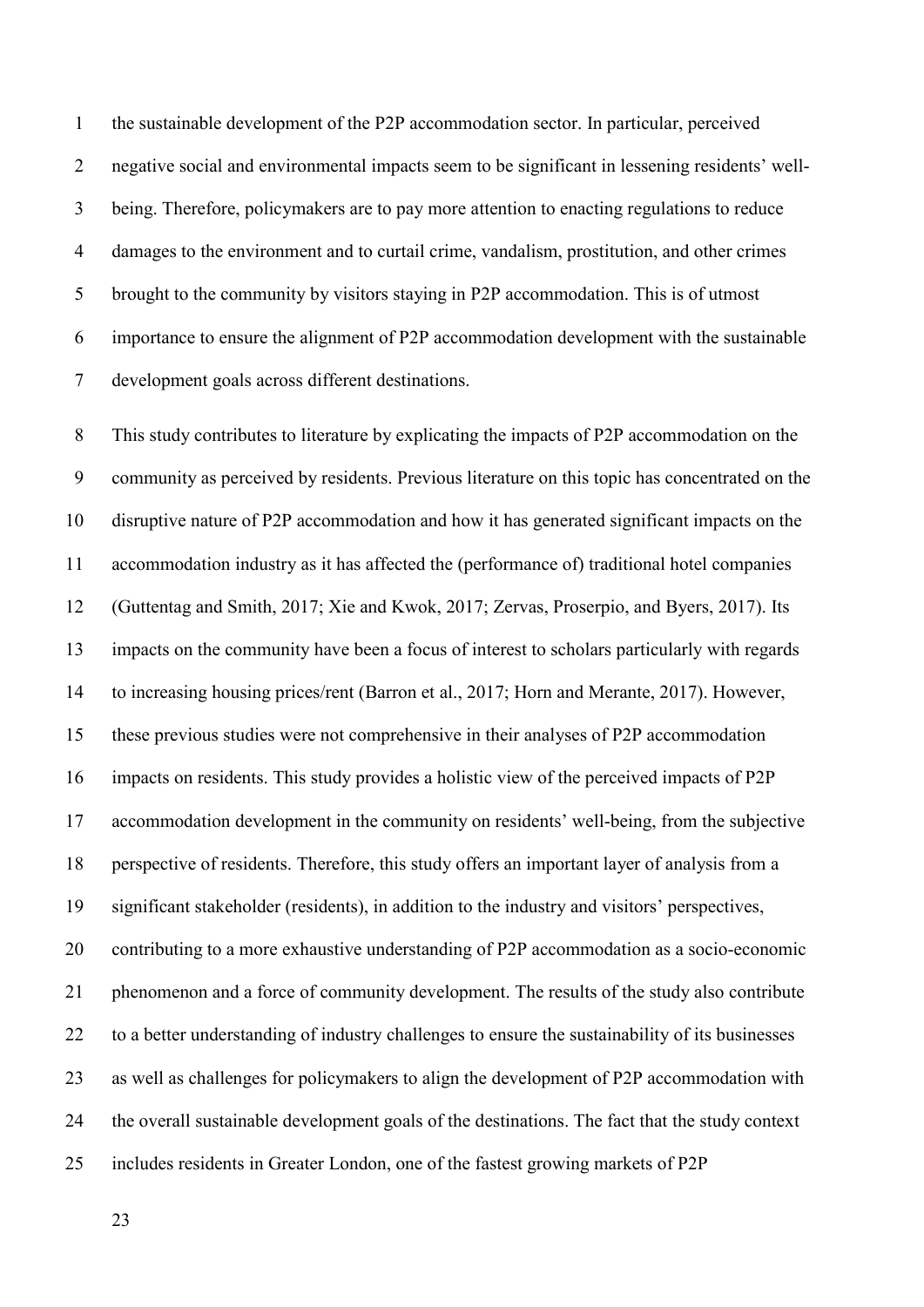accommodation, and other UK areas allows the results of this study to directly inform stakeholders in the areas under study and indirectly inform those in areas with similar characteristics and level of development, as well as those in less developed areas to anticipate future economic, social, and environmental impacts and thus prepare to mitigate them.

 Despite its contribution, this study has several limitations, which should be accommodated in future studies. This study offers a snapshot of impacts of P2P accommodation on residents' well-being at a particular point in time. Therefore, it does not capture the changes in residents' well-being as the development of P2P accommodation follows different development stages suggested by Doxey's Iridex model (Doxey, 1975). It does not offer insights on peaks and troughs, or the dynamics of impacts as the actual number of listings changes. Therefore, a longitudinal study with larger sample size in different regions will allow for analyzing these dynamics in the future and capture the heterogeneity across regions to explicate the stages of development of P2P accommodation in the community and the stages of residents' attitudes as they are influenced by the impacts of this development. Also, in addition to measuring residents' subjective perception of the development level, it will be beneficial for future studies to use quantitative data from the area, such as actual number of listings, density of listings, prices, etc., to verify the extent of P2P accommodation development. Lastly, this study treats all residents equally in the model and includes those who currently reside in the area under study, hence offers general attitude toward P2P accommodation development (instead of extreme cases) and may have missed those who had to leave their old neighborhood due to P2P accommodation development. Future studies should develop ways to identify a group of residents who are marginalized (worse off) due to P2P accommodation to better understand those who suffered extreme effects of P2P accommodation expansion.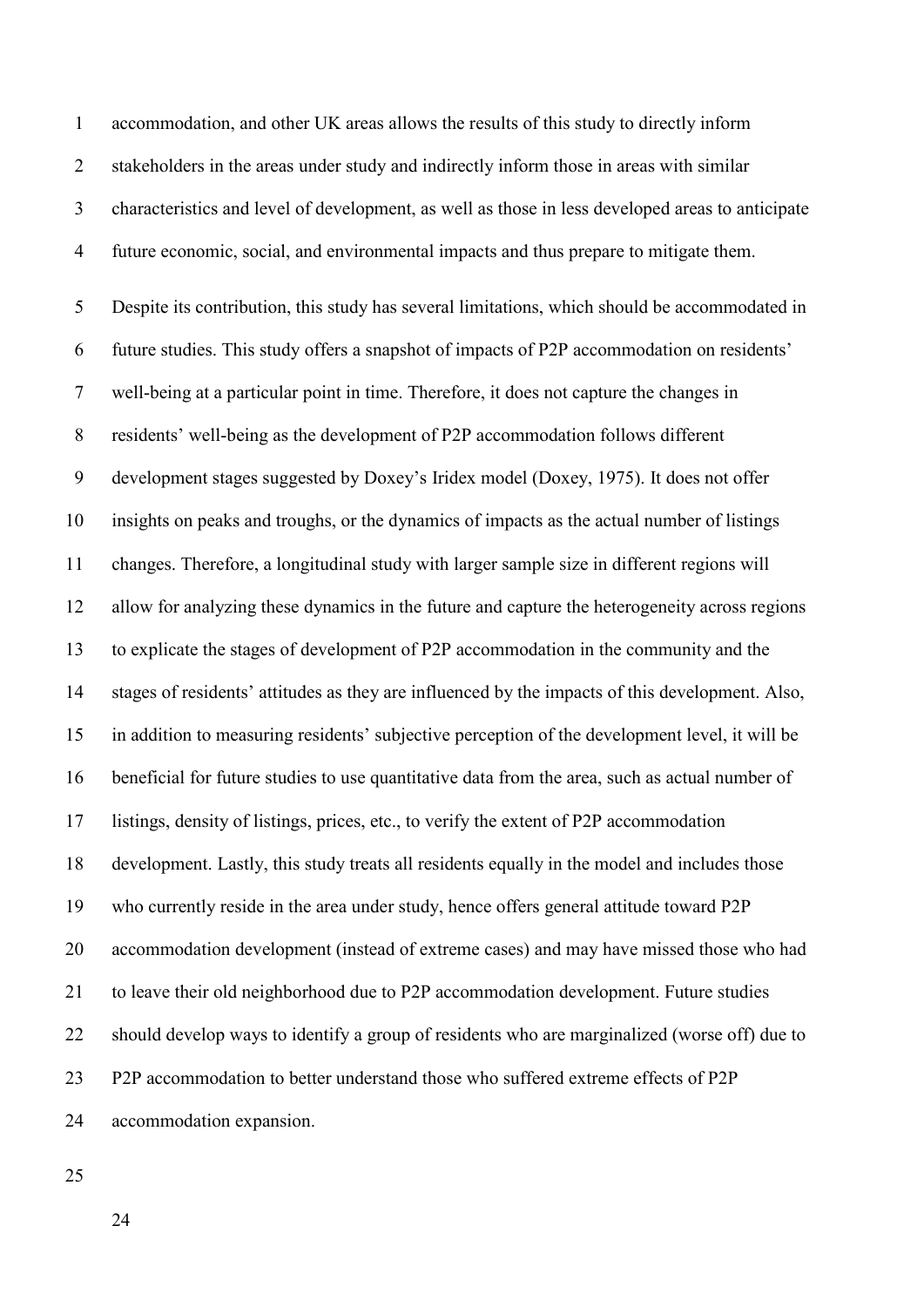# **6. References**

- Airbnb (2020). "Airbnb UK Insights Report", retrieved from
- [https://www.airbnbcitizen.com/wp-](https://www.airbnbcitizen.com/wp-content/uploads/2018/10/AirbnbUKInsightsReport_2018.pdf)
- [content/uploads/2018/10/AirbnbUKInsightsReport\\_2018.pdf](https://www.airbnbcitizen.com/wp-content/uploads/2018/10/AirbnbUKInsightsReport_2018.pdf) on 29 Apr 2020.
- Airbnb (2020). "Fast Facts", retrieved from https://news.airbnb.com/fast-facts/ on 29 Apr

2020.

Alvarado Claudia, Steve Hennis, Jessica Haywood (2017). "STR: Airbnb's impact on NYC's

boroughs", retrieved from [http://www.hotelnewsnow.com/Articles/30455/STR-Airbnbs-](http://www.hotelnewsnow.com/Articles/30455/STR-Airbnbs-impact-on-NYCs-boroughs%20on%2027%20Aug%202018)

- [impact-on-NYCs-boroughs on 27 Aug 2018.](http://www.hotelnewsnow.com/Articles/30455/STR-Airbnbs-impact-on-NYCs-boroughs%20on%2027%20Aug%202018)
- Ap John (1992). "Residents' perceptions on tourism impacts". *Annals of Tourism Research* 11 19, no.4: 665–690
- Blal, Inès, Manisha Singal, and Jonathan Templin. (2018). "Airbnb's effect on hotel sales
- growth." *International Journal of Hospitality Management* 73:85-92. doi:
- 10.1016/j.ijhm.2018.02.006.
- Barron, Kyle, Edward Kung, and Davide Proserpio. (2017). "The Sharing Economy and
- Housing Affordability: Evidence from Airbnb." Retrieved from
- [https://papers.ssrn.com/sol3/papers.cfm?abstract\\_id=3006832](https://papers.ssrn.com/sol3/papers.cfm?abstract_id=3006832) on 26 Aug 2018.
- Bestard, B., and R. Nadal (2007). "Attitudes toward tourism and tourism congestion." *Région*
- *et Développment* 25: 193-207.
- Bimonte, Salvatore, and Lionello F. Punzo (2016). "Tourist development and host–guest
- interaction: An economic exchange theory." *Annals of Tourism Research* 58: 128-139.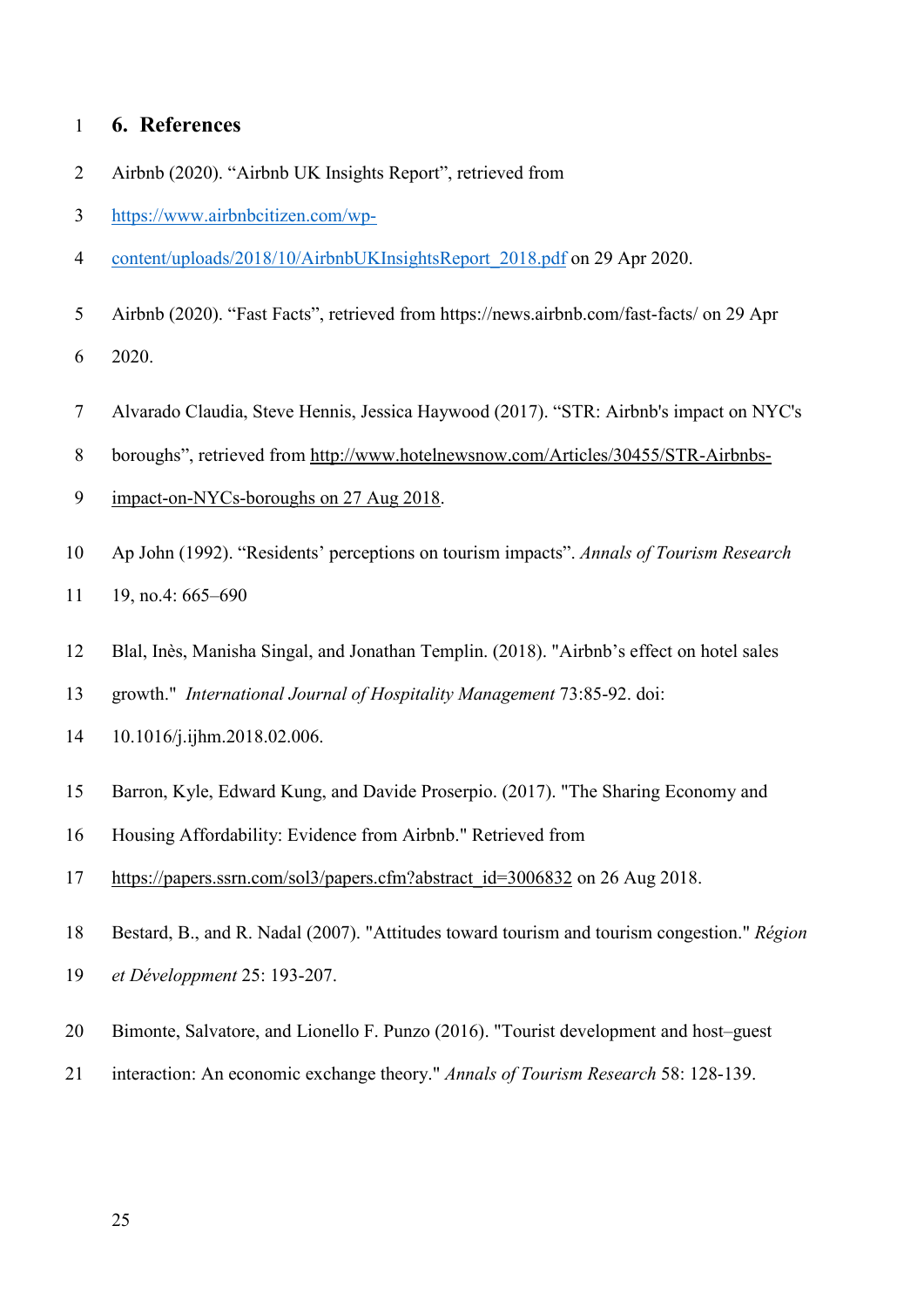|  | Brauckmann, Stefan. (2017). "City tourism and the sharing economy – potential effects of |  |  |  |  |  |  |  |  |  |  |
|--|------------------------------------------------------------------------------------------|--|--|--|--|--|--|--|--|--|--|
|--|------------------------------------------------------------------------------------------|--|--|--|--|--|--|--|--|--|--|

online peer-to-peer marketplaces on urban property markets." *Journal of Tourism Futures* 3

(2):114-126. doi: 10.1108/jtf-05-2017-0027.

- Cheng, Mingming. (2016). "Current sharing economy media discourse in tourism." *Annals of*
- *Tourism Research* 60 (C):111-114. doi: 10.1016/j.annals.2016.07.001
- Cheng, Mingming, and Carmel Foley. (2018). "The sharing economy and digital
- discrimination: The case of Airbnb*." International Journal of Hospitality Management*
- 70:95-98. doi: 10.1016/j.ijhm.2017.11.002.
- Chin, W. W. (2010). How to Write Up and Report PLS Analyses. In V. Esposito Vinzi, J.
- Henseler, & H. Wang (Eds.), *Handbook of Partial Least Squares* (pp. 655-690): Springer

Berlin Heidelberg.

- Chin, W. W., Marcolin, B. L., & Newsted, P. R. (2003). A partial least squares latent variable
- modeling approach for measuring interaction effects: Results from a Monte Carlo simulation
- study and an electronic-mail emotion/adoption study. *Information Systems Research,* 14(2),
- 189-217.
- Cohen, Jacob (1992). "A power primer." *Psychological bulletin* 112, no. 1: 155.
- Chung, Frank. (2017). "Residents Powerless to Stop Airbnb 'Party Houses'*."* Retrieved from
- [https://www.news.com.au/finance/real-estate/renting/residents-powerless-to-stop-airbnb-](https://www.news.com.au/finance/real-estate/renting/residents-powerless-to-stop-airbnb-party-houses/news-story/27a8710dd3278db728d58f4d074122e7)
- [party-houses/news-story/27a8710dd3278db728d58f4d074122e7](https://www.news.com.au/finance/real-estate/renting/residents-powerless-to-stop-airbnb-party-houses/news-story/27a8710dd3278db728d58f4d074122e7) on 5 Sep 2018.
- Coles, Peter A. and Egesdal, Michael and Ellen, Ingrid Gould, Li, Xiaodi and Sundararajan,
- Arun, (2017). "Airbnb Usage Across New York City Neighborhoods: Geographic Patterns
- and Regulatory Implications", *Cambridge Handbook on the Law of the Sharing Economy*,
- doi.org/10.2139/ssrn.3048397.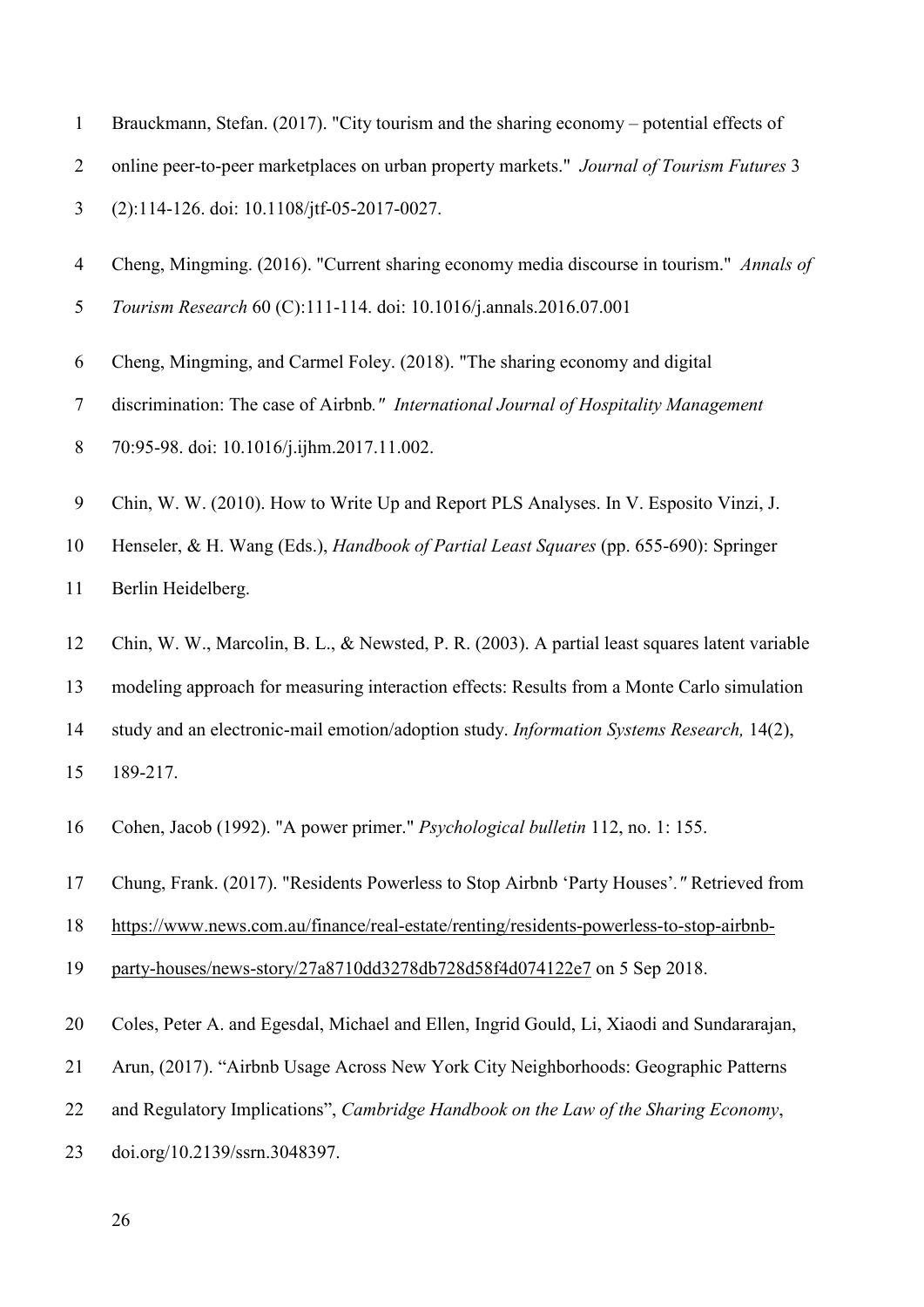- Diener, Ed. "Subjective well-being." In *The science of well-being*, pp. 11-58. Springer,
- Dordrecht, 2009.
- Diener, Ed, and Carol Diener. "The wealth of nations revisited: Income and quality of life." *Social Indicators Research* 36, no. 3 (1995): 275-286.
- Dolan, P., Layard, R., & Metcalfe, R. (2011). Measuring subjective well-being for public policy.
- Doxey, George V. (1975). "A causation theory of visitor-resident irritants: Methodology and
- research inferences." In *Travel and tourism research associations sixth annual conference*
- *proceedings*, pp. 195-98. 1975.
- Edelman, Benjamin, Michael Luca, and Dan Svirsky (2017). "Racial discrimination in the
- sharing economy: Evidence from a field experiment." *American Economic Journal: Applied Economics* 9, no. 2: 1-22.
- Fan, Daisy XF, Anyu Liu, and Richard TR Qiu (2018). "Revisiting the relationship between
- host attitudes and tourism development: A utility maximization approach." *Tourism*
- *Economics*: doi.org/10.1177/1354816618794088.
- Fang, Bin, Qiang Ye, and Rob Law (2016). "Effect of sharing economy on tourism industry employment." *Annals of Tourism Research* 57, no. 3: 264-267.
- Fornell, C., & Larcker, D. (1981). Evaluating Structural Equation Models with Unobservable
- Variables and Measurement Error. *Journal of Marketing Research*, 18, 39-50.
- Financial Times (2018). "Airbnb marks first full year of profitability in 2017", retrieved from
- [https://www.ft.com/content/96215e16-0201-11e8-9650-9c0ad2d7c5b5 on 25 Aug 2018.](https://www.ft.com/content/96215e16-0201-11e8-9650-9c0ad2d7c5b5%20on%2025%20Aug%202018)
- Gallagher, L. (2017). "Airbnb's Profits to Top \$3 Billion by 2020", Fortune, retrieved from
- <http://fortune.com/2017/02/15/airbnb-profits/> on 25 Aug 2018.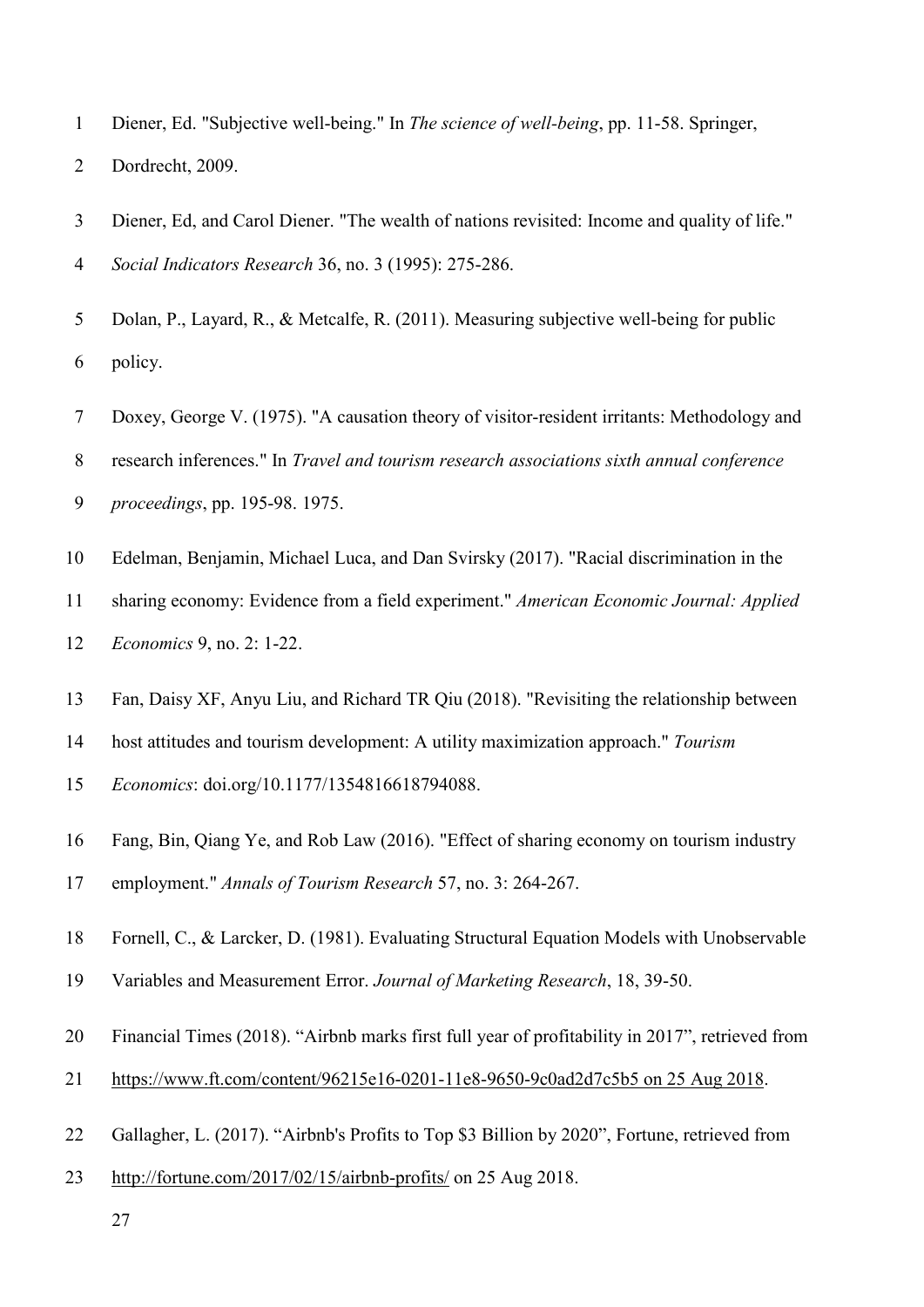- Gant, Agustín Cócola (2016). "Holiday rentals: The new gentrification battlefront."
- *Sociological Research Online* 21, no. 3: 1-9.
- Garau-Vadell, Joan B., Desiderio Gutiérrez-Taño, and Ricardo Díaz-Armas (2019).
- "Residents' support for P2P accommodation in mass tourism destinations." *Journal of Travel*
- *Research* 58, no. 4: 549-565.
- Gursoy, Dogan, Christina G. Chi, and Pam Dyer (2007). "An examination of locals'
- attitudes." *Annals of Tourism Research* 36, no. 4: 723-726.
- Gutiérrez-Taño, Desiderio, Joan B. Garau-Vadell, and Ricardo J. Díaz-Armas (2019). "The
- influence of knowledge on residents' perceptions of the impacts of overtourism in P2P
- accommodation rental." *Sustainability* 11, no. 4: 1043.
- Guttentag, Daniel A., and Stephen LJ Smith (2017). "Assessing Airbnb as a disruptive
- innovation relative to hotels: Substitution and comparative performance expectations."

*International Journal of Hospitality Management* 64: 1-10.

- Hair, J. F., Ringle, C. M., & Sarstedt, M. (2011). PLS-SEM: Indeed a Silver Bullet. *Journal of Marketing Theory and Practice*, 19(2), 139-151.
- Haywood, Jessica (2017). "STR: Airbnb's impact on Manhattan compression", retrieved
- from [http://www.hotelnewsnow.com/Articles/30351/STR-Airbnbs-impact-on-Manhattan-](http://www.hotelnewsnow.com/Articles/30351/STR-Airbnbs-impact-on-Manhattan-compression%20on%2027%20Aug%202018)
- [compression on 27 Aug 2018.](http://www.hotelnewsnow.com/Articles/30351/STR-Airbnbs-impact-on-Manhattan-compression%20on%2027%20Aug%202018)
- Haukeland, Jan V., Knut Veisten, Berit Grue, and Odd I. Vistad. (2013). "Visitors'
- Acceptance of Negative Ecological Impacts in National Parks: Comparing the Explanatory
- Power of Psychographic Scales in a Norwegian Mountain Setting. " *Journal of Sustainable*
- *Tourism*, 21(2), 291–313.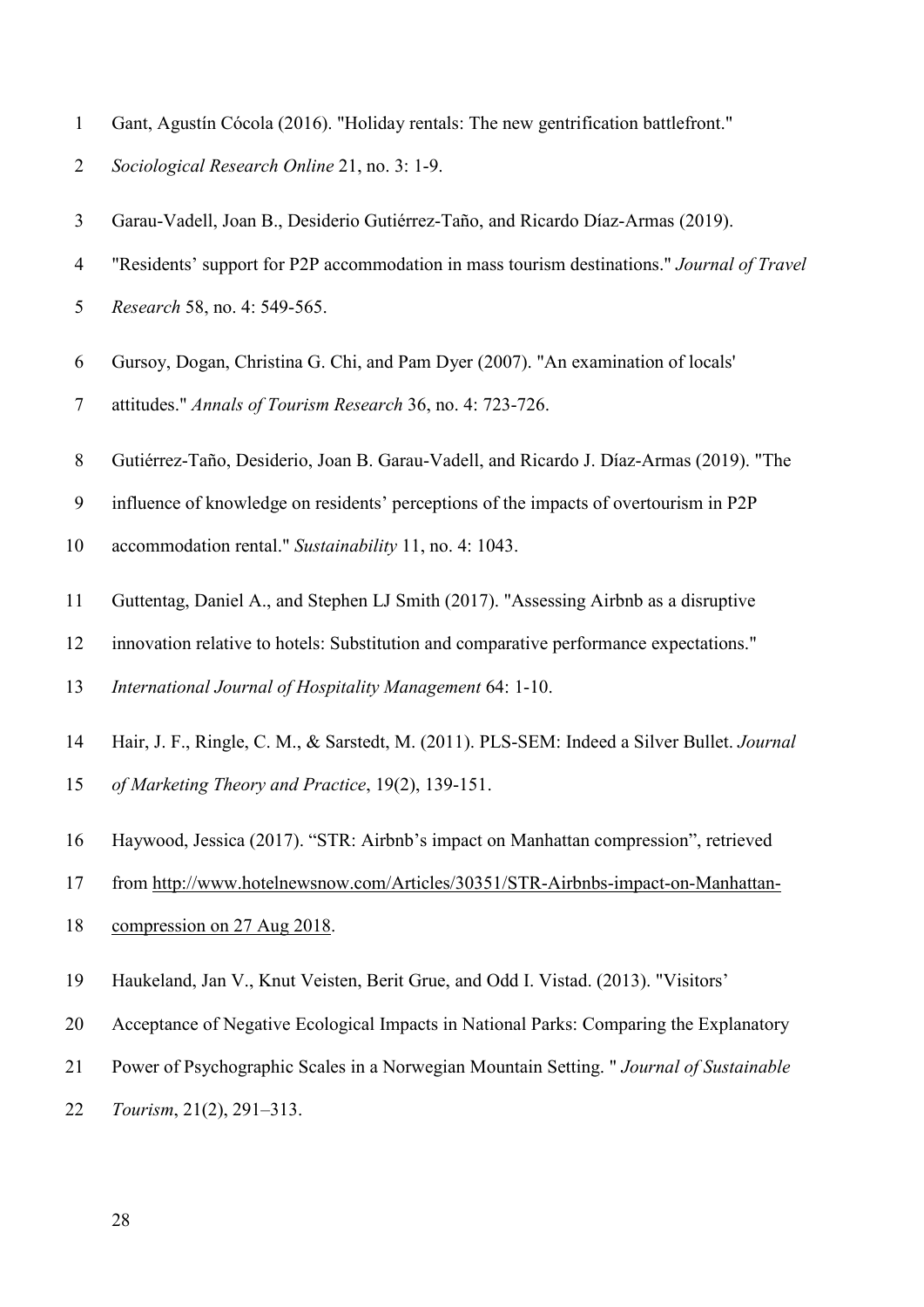| $\mathbf{1}$   | Henseler, Jörg, Christian M. Ringle, and Marko Sarstedt. (2015). "A New Criterion for        |
|----------------|----------------------------------------------------------------------------------------------|
| $\overline{2}$ | Assessing Discriminant Validity in Variance-Based Structural Equation Modeling." Journal     |
| 3              | of the Academy of Marketing Science, 43(1), 115-135.                                         |
| $\overline{4}$ | Horn, Keren, and Mark Merante (2017). "Is home sharing driving up rents? Evidence from       |
| 5              | Airbnb in Boston." Journal of Housing Economics 38: 14-24.                                   |
| 6              | HVS (2015). "Airbnb and Impacts on the New York City Lodging Market and Economy",            |
| $\tau$         | retrieved from http://www.hanyc.org/wp-content/uploads/2015/10/HVS-Impact-Study-             |
| $8\,$          | FINAL-Airbnb-and-the-NYC-Lodging-Market-10-27-15-copy.pdf on 27 Aug 2018.                    |
| 9              | Jordan, Evan J., and Jocelyn Moore. (2018) "An in-depth exploration of residents' perceived  |
| 10             | impacts of transient vacation rentals." Journal of Travel & Tourism Marketing 35, no. 1: 90- |
| 11             | 101.                                                                                         |
| 12             | Jurowski, Claudia, M. Uysal, and Daniel R. Williams. (1997). "A Theoretical Analysis of      |
| 13             | Host Community Resident Reactions to Tourism." Journal of Travel Research 36 (3):3-11.       |
| 14             | doi: 10.1177/004728759703600202.                                                             |
| 15             | Kim, Kyungmi, Muzaffer Uysal, and M. Joseph Sirgy. (2013). "How does tourism in a            |
| 16             | community impact the quality of life of community residents?" Tourism Management             |
| 17             | 36:527-540. doi: 10.1016/j.tourman.2012.09.005.                                              |
| 18             | Ko, D.-W., & Stewart, W. P. (2002). A structural equation model of residents' attitudes for  |
| 19             | tourism development. Tourism Management, 23(5), 521-530.                                     |
| 20             | doi:https://doi.org/10.1016/S0261-5177(02)00006-7                                            |
| 21             | Liang, Lena Jingen, HS Chris Choi, and Marion Joppe (2018). "Understanding repurchase        |
| 22             | intention of Airbnb consumers: perceived authenticity, electronic word-of-mouth, and price   |
| 23             | sensitivity." Journal of Travel & Tourism Marketing 35, no. 1: 73-89.                        |
|                | 29                                                                                           |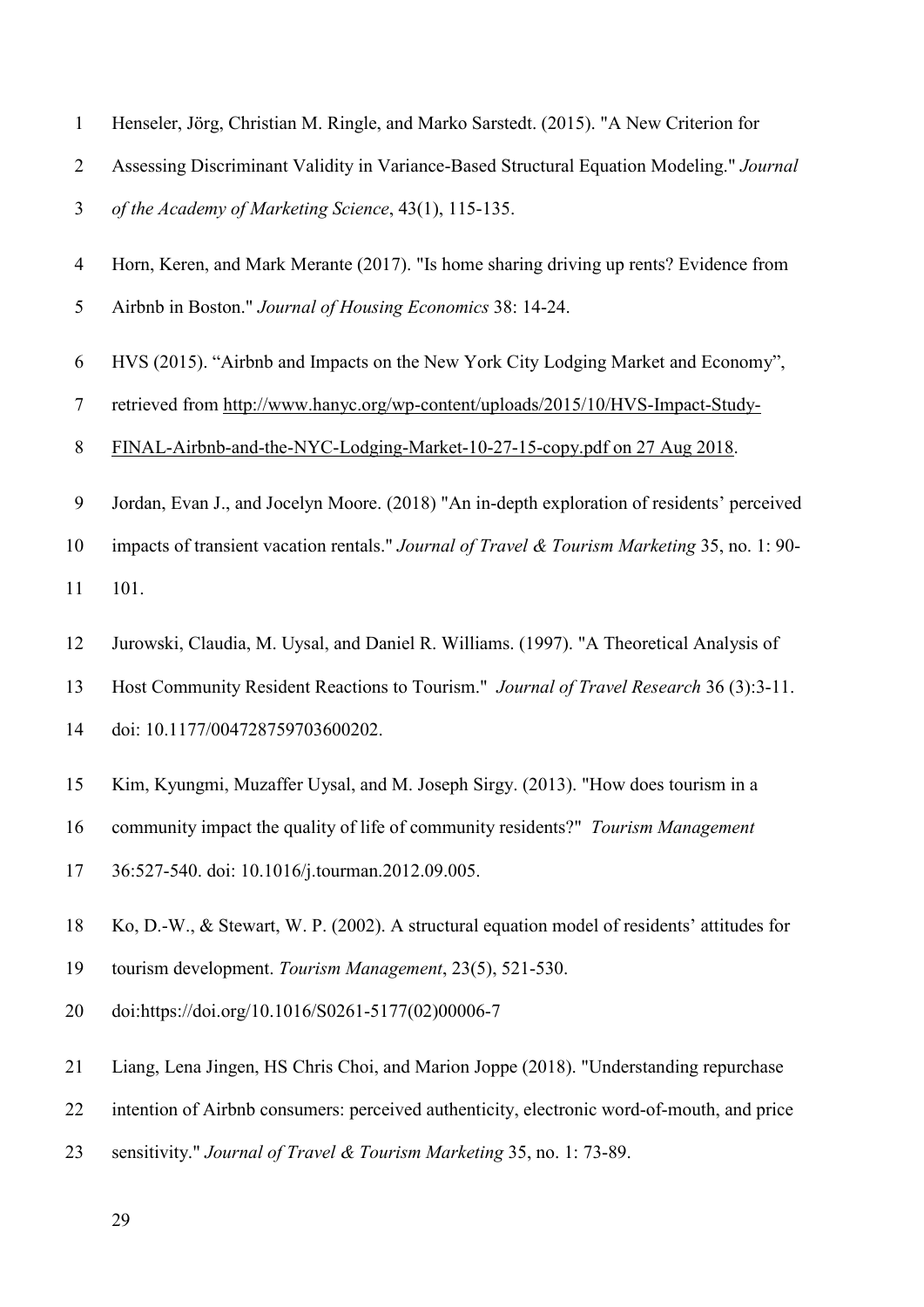| Lin, Zhibin, Ye Chen, and Raffaele Filieri. (2017). "Resident-tourist value co-creation: The   |
|------------------------------------------------------------------------------------------------|
| role of residents' perceived tourism impacts and life satisfaction." <i>Tourism Management</i> |
| 61:436-442. doi: 10.1016/j.tourman.2017.02.013.                                                |

- Liu, Anyu, Haiyan, Song, & Adam, Blake (2018). "Modelling productivity shocks and
- economic growth using the Bayesian dynamic stochastic general equilibrium approach."
- *International Journal of Contemporary Hospitality Management*, 30, no.11: 3229-3249.
- Levendis, John, and Mehmet F. Dicle (2016). "The economic impact of Airbnb on New
- Orleans." *SSRN Electronic Journal*, DOI: 10.2139/ssrn.2856770.
- Ivlevs, Artjoms (2017). "Happy hosts? International tourist arrivals and residents' subjective
- well-being in Europe." *Journal of Travel Research* 56, no. 5: 599-612.
- Marriot International (2016). "Marriot Development 2016", retrieved from [https://hotel-](https://hotel-development.marriott.com/2016/01/)
- [development.marriott.com/2016/01/](https://hotel-development.marriott.com/2016/01/) on 27 Aug 2018.
- Mody, Makarand Amrish, Courtney Suess, and Xinran Lehto (2017). "The accommodation
- experiencescape: a comparative assessment of hotels and Airbnb." *International Journal of*
- *Contemporary Hospitality Management* 29, no. 9: 2377-2404.
- Nawijn, Jeroen, and Ondrej Mitas. (2012). "Resident attitudes to tourism and their effect on subjective well-being: the case of Palma de Mallorca." *Journal of Travel Research* 51, no. 5
- (2012): 531-541.
- Nieuwland, Shirley, and Rianne van Melik (2018). "Regulating Airbnb: how cities deal with
- perceived negative externalities of short-term rentals." *Current Issues in Tourism*: 1-15.
- Nunkoo, Robin, and Dogan Gursoy (2012). "Residents' support for tourism: An identity
- perspective." *Annals of Tourism Research* 39, no. 1: 243-268.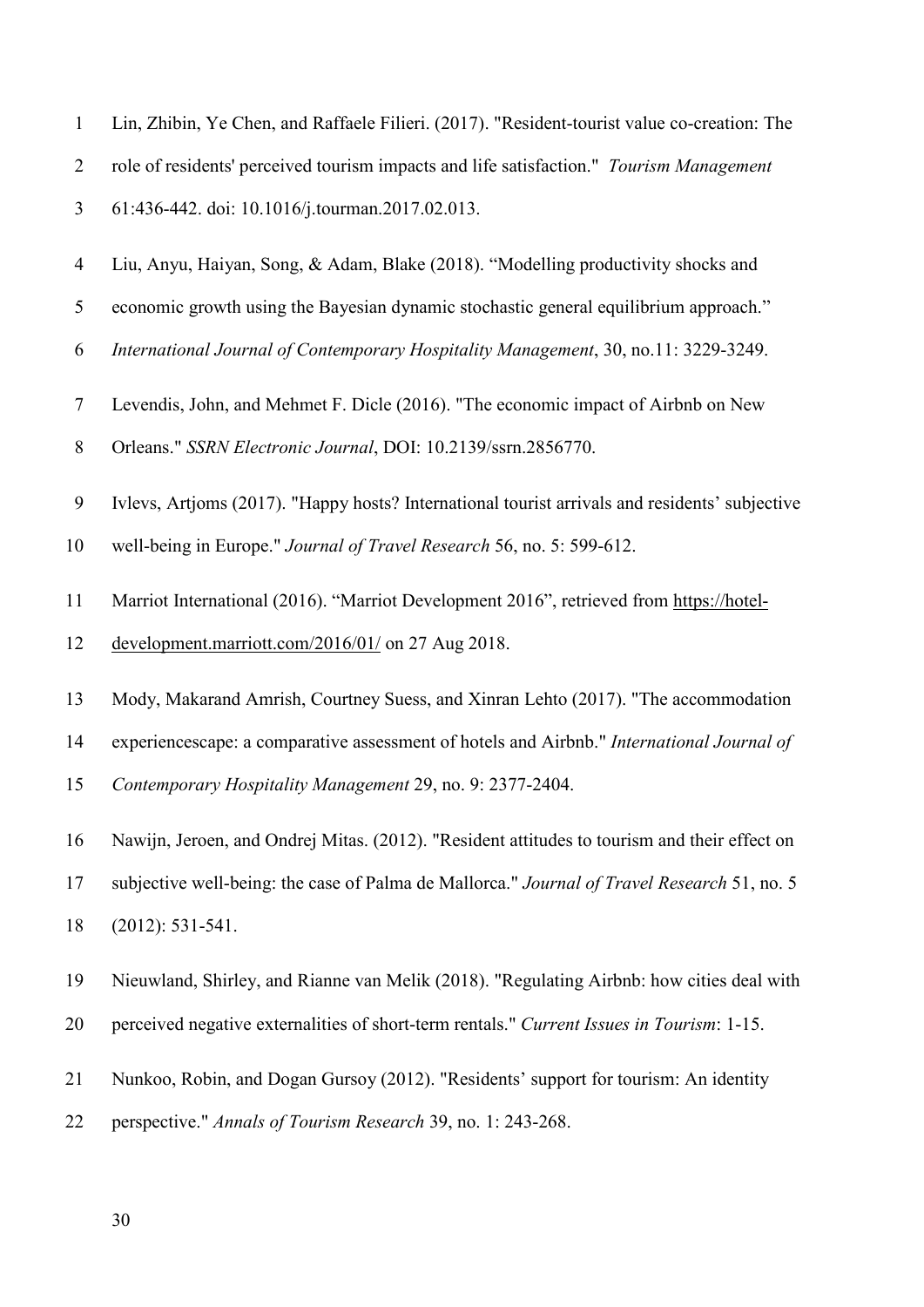| $\mathbf{1}$   | Nunkoo, Robin, and Kevin Kam Fung So (2016). "Residents' Support for Tourism." Journal     |
|----------------|--------------------------------------------------------------------------------------------|
| $\overline{2}$ | of Travel Research 55 (7):847-861. doi: 10.1177/0047287515592972.                          |
| $\mathfrak{Z}$ | Paulauskaite, Dominyka, Raymond Powell, J. Andres Coca - Stefaniak, and Alastair M.        |
| $\overline{4}$ | Morrison (2017). "Living like a local: Authentic tourism experiences and the sharing       |
| 5              | economy." International Journal of Tourism Research 19, no. 6 (2017): 619-628.             |
| 6              | PWC (2019). "Turn Disruption into Opportunity—UK Hotel Forecast 2019-2020.", retrieved     |
| $\tau$         | from https://www.pwc.co.uk/hospitality-leisure/assets/pwc-uk-hotels-forecast-2019-2020.pdf |
| $8\,$          | on 3 May 2020.                                                                             |
| 9              | Qiu, Hanqin, Daisy XF Fan, Jiaying Lyu, Pearl MC Lin, and Carson L. Jenkins (2018).        |
| 10             | "Analyzing the Economic Sustainability of Tourism Development: Evidence from Hong          |
| 11             | Kong." Journal of Hospitality & Tourism Research: doi.org/10.1177/1096348018777046.        |
| 12             | Quattrone, Giovanni, Davide Proserpio, Daniele Quercia, Licia Capra, and Mirco Musolesi.   |
| 13             | (2016). "Who Benefits from the "Sharing" Economy of Airbnb?":1385-1394. doi:               |
| 14             | 10.1145/2872427.2874815.                                                                   |
| 15             | Rasoolimanesh, S. Mostafa, Mastura Jaafar, Ned Kock, and T. Ramayah. (2015). "A revised    |
| 16             | framework of social exchange theory to investigate the factors influencing residents'      |
| 17             | perceptions." Tourism Management Perspectives 16:335-345. doi:                             |
| 18             | 10.1016/j.tmp.2015.10.001                                                                  |
| 19             | Ringle, C. M., Wende, S., and Becker, J.-M. (2015). "SmartPLS 3." Boenningstedt:           |
| 20             | SmartPLS GmbH, http://www.smartpls.com.                                                    |
| 21             | Schor, Juliet B., and William Attwood-Charles. (2017). "The "sharing" economy: labor,      |
| 22             | inequality, and social connection on for-profit platforms." Sociology Compass 11           |

(8):e12493. doi: 10.1111/soc4.12493.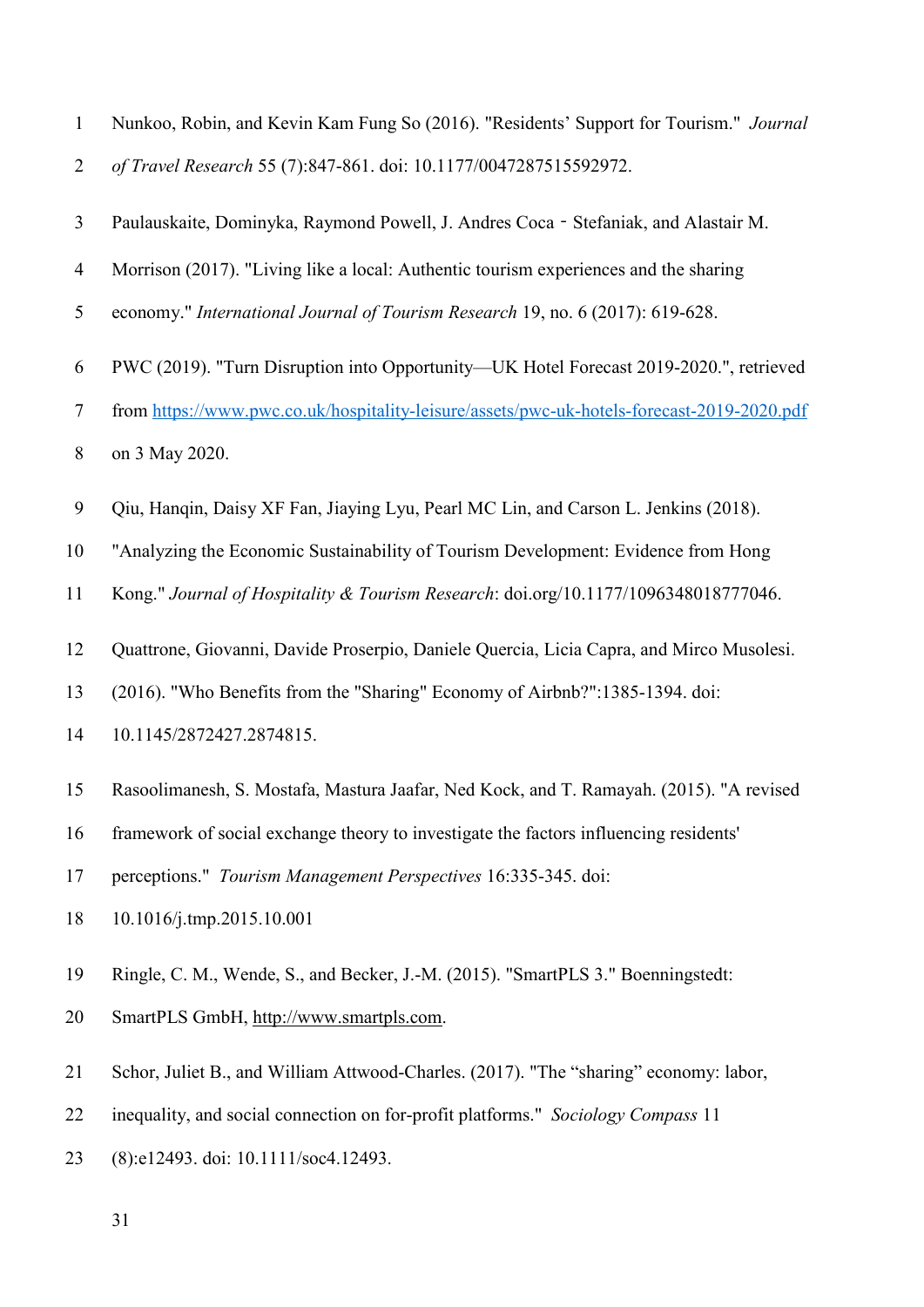Sharpley, Richard. "Host perceptions of tourism: A review of the research (2014)." *Tourism Management* 42: 37-49.

- Skevington, S. M., & Böhnke, J. R. (2018). How is subjective well-being related to quality of
- life? Do we need two concepts and both measures? *Social Science & Medicine*, 206, 22–30.
- Skift. (2017). "Nashville Residents Grapple With Their Own Airbnb Challenges". Retrieved

from [https://skift.com/2017/01/07/nashville-residents-grapple-with-their-own-airbnb-](https://skift.com/2017/01/07/nashville-residents-grapple-with-their-own-airbnb-challenges/)

- [challenges/](https://skift.com/2017/01/07/nashville-residents-grapple-with-their-own-airbnb-challenges/) on 5 Sep 2018.
- Streukens, S., & Leroi-Werelds, S. (2016). Bootstrapping and PLS-SEM: A step-by-step
- guide to get more out of your bootstrap results. *European Management Journal*, 34(6), 618-

632.

- Stienmetz, J. L., Liu, A., & Tussyadiah, I. P. (2019). UK residents' opinions of peer-to-peer
- accommodation impact on quality of life. In Pesonen, J. & Neidhardt, J. (Eds.) *Information*

*and Communication Technologies in Tourism 2019* (pp. 80-91). Springer, Cham.

Tussyadiah, Iis P., and Juho Pesonen (2016). "Impacts of peer-to-peer accommodation use on

travel patterns." *Journal of Travel Research* 55, no. 8: 1022-1040.

Tussyadiah, Iis P., and Juho Pesonen (2018). "Drivers and barriers of peer-to-peer

accommodation stay–an exploratory study with American and Finnish travellers." *Current* 

- *Issues in Tourism* 21, no. 6: 703-720.
- Uysal, Muzaffer, M. Joseph Sirgy, Eunju Woo, and Hyelin Kim. (2016). "Quality of life
- (QOL) and well-being research in tourism." *Tourism Management* 53:244-261. doi:
- 10.1016/j.tourman.2015.07.013.
- Qiu Zhang, Hanqin, Daisy XF Fan, Tony SM Tse, and Brian King (2017). "Creating a scale
- for assessing socially sustainable tourism." *Journal of Sustainable Tourism* 25, no. 1: 61-78.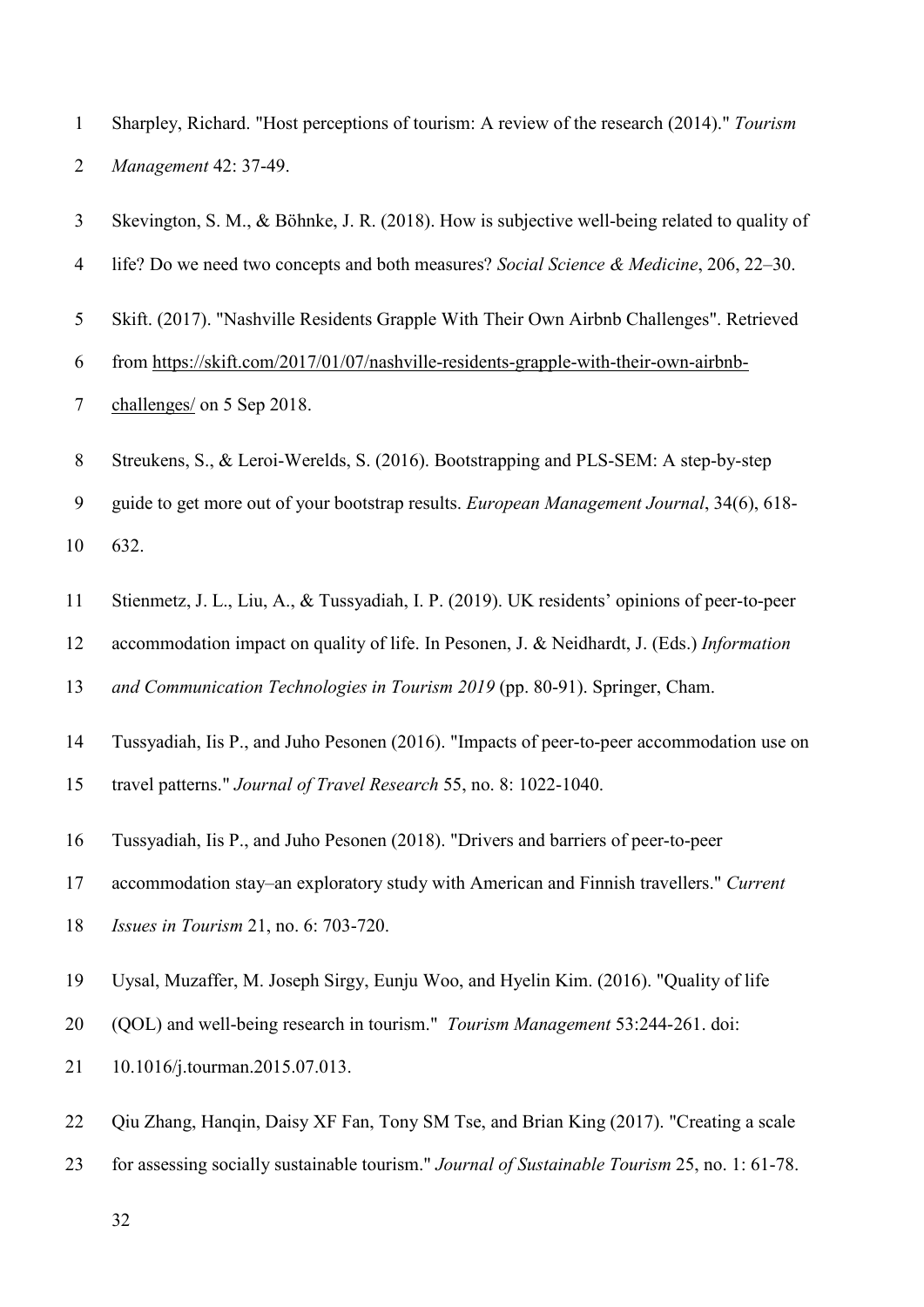| $\mathbf{1}$ | Vargas-Sánchez, Alfonso, Nuria Porras-Bueno, and María de los Ángeles Plaza-Mejía               |
|--------------|-------------------------------------------------------------------------------------------------|
| 2            | (2011). "Explaining residents' attitudes to tourism: Is a universal model possible?." Annals of |
| 3            | Tourism Research 38, no. 2: 460-480.                                                            |
| 4            | Vargas-Sánchez, A., Oom do Valle, P., da Costa Mendes, J., & Silva, J. A. (2015). Residents'    |
| 5            | attitude and level of destination development: An international comparison. Tourism             |
| 6            | Management, 48, 199-210. doi:https://doi.org/10.1016/j.tourman.2014.11.005                      |
| $\tau$       | Wang, Yasong, and Robert E. Pfister. (2008). "Residents' attitudes toward tourism and           |
| 8            | perceived personal benefits in a rural community." Journal of Travel Research 47, no. 1: 84-    |
| 9            | 93.                                                                                             |
| 10           | Woo, Eunju, Hyelin Kim, and Muzaffer Uysal. (2015). "Life satisfaction and support for          |
| 11           | tourism development." Annals of Tourism Research 50: 84-97.                                     |
| 12           | Xie, Karen L., and Linchi Kwok (2017). "The effects of Airbnb's price positioning on hotel      |
| 13           | performance." International Journal of Hospitality Management 67: 174-184.                      |
| 14           | Yang, Yang, Karen Pei-Sze Tan, and Xiang Robert Li (2019). "Antecedents and                     |
| 15           | consequences of home-sharing stays: Evidence from a nationwide household tourism                |
| 16           | survey." Tourism Management 70: 15-28.                                                          |
| 17           | Zervas, Georgios, Davide Proserpio, and John W. Byers (2017). "The rise of the sharing          |
| 18           | economy: Estimating the impact of Airbnb on the hotel industry." Journal of Marketing           |
| 19           | Research 54, no. 5: 687-705.                                                                    |
| 20           |                                                                                                 |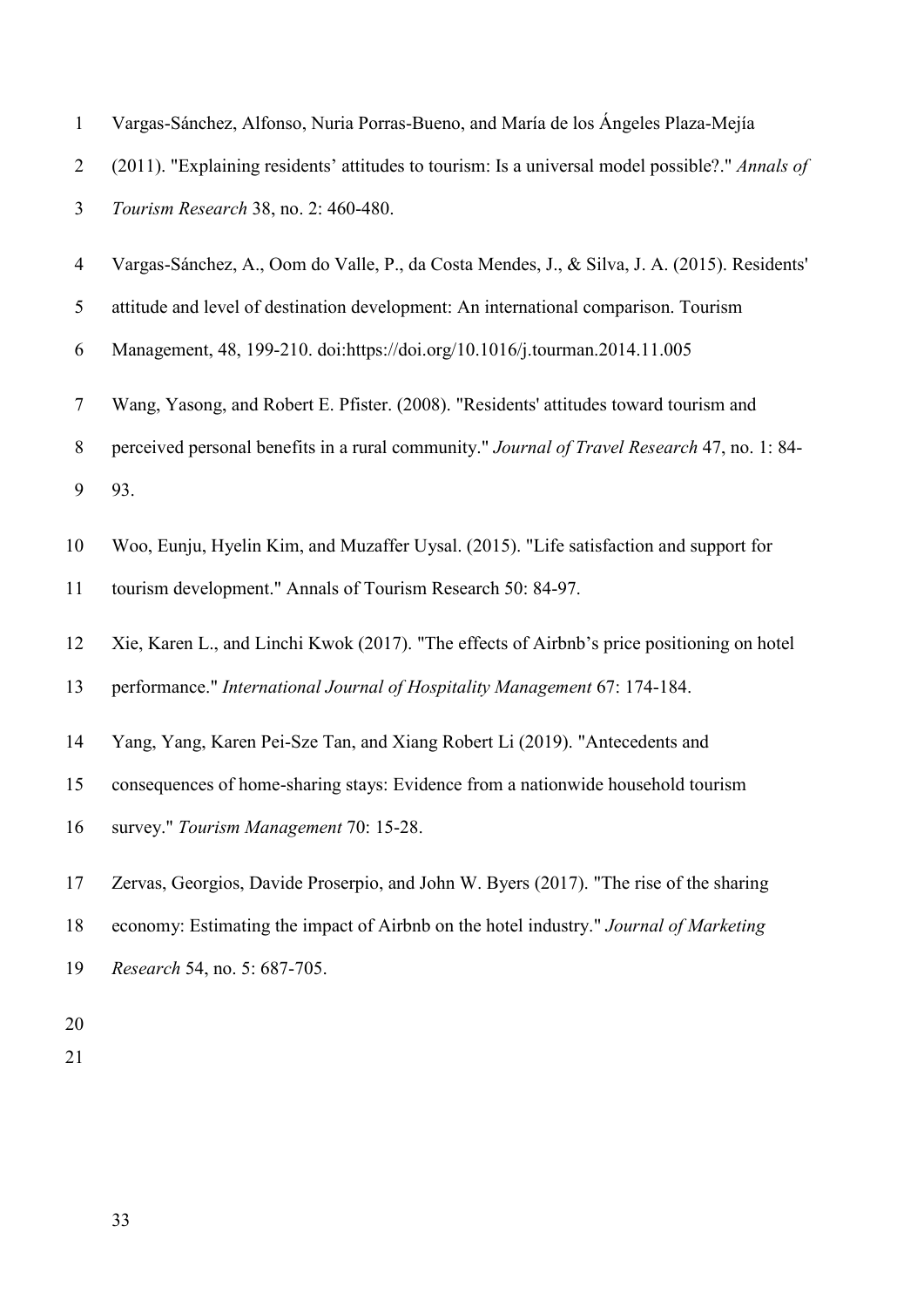# Table 1: Research Model Measurement Items

| Construct                    | <b>Scale Items</b>                                                                       | Literature      |
|------------------------------|------------------------------------------------------------------------------------------|-----------------|
| Perceived level of P2P       | P2P: How would you characterise the present number of peer-to-peer accommodations        | (Vargas-Sánchez |
| accommodation in             | available in your community?                                                             | et al., 2015)   |
| community (P2P)              |                                                                                          |                 |
| Positive economic impacts of | Peer to peer accommodation in my community                                               | (Ko & Stewart,  |
| P2P in community             | POS ECON 1: Improves investment, development, and infrastructure in the economy          | 2002)           |
| (POS ECON)                   | POS ECON 2: Increases employment opportunities                                           |                 |
|                              | POS ECON 3: Contributes to income and standard of living                                 |                 |
|                              | POS ECON 4: Improves my community's overall tax revenue                                  |                 |
| Negative economic impacts    | Peer to peer accommodation in my community                                               | (Ko & Stewart,  |
| of P2P in community          | NEG ECON 1: Unfairly increases real estate cost and property taxes                       | 2002)           |
| (NEG_ECON)                   | NEG ECON 2: Increases the cost of living                                                 |                 |
|                              | NEG ECON 3: Increases the price of goods and services                                    |                 |
| Positive social impacts of   | Peer to peer accommodation in my community                                               | (Ko & Stewart,  |
| P2P in community             | POS SOC 1: Increases availability of recreational facilities and entertainment           | 2002)           |
| (POS SOC)                    | POS SOC 2: Improves understanding and image of different cultures                        |                 |
|                              | POS SOC 3: Increases demand for historical and cultural exhibits                         |                 |
|                              | POS SOC 4: Encourages variety of cultural activities                                     |                 |
| Negative social impacts of   | Peer to peer accommodation in my community                                               | (Ko & Stewart,  |
| P2P in community             | NEG SOC 1: Increases traffic accidents                                                   | 2002)           |
| (NEG SOC)                    | NEG SOC 2: Increases crime/robberies/vandalism                                           |                 |
|                              | NEG SOC 3: Increases alcoholism, prostitution, and sexual permissiveness                 |                 |
|                              | NEG_SOC_4: Increases gambling/illegal games                                              |                 |
|                              | NEG SOC 5: Increases exploitation of local residents                                     |                 |
| Positive environmental       | Peer to peer accommodation in my community                                               | (Ko & Stewart,  |
| impacts of P2P in community  | POS ENV 1: Preserves the environment and improves the appearance (and image) of          | 2002)           |
| (POS ENV)                    | the area                                                                                 |                 |
|                              | POS ENV 2: Improves the living, utilities infrastructure (supply of water, electric, and |                 |
|                              | telephone, etc.)                                                                         |                 |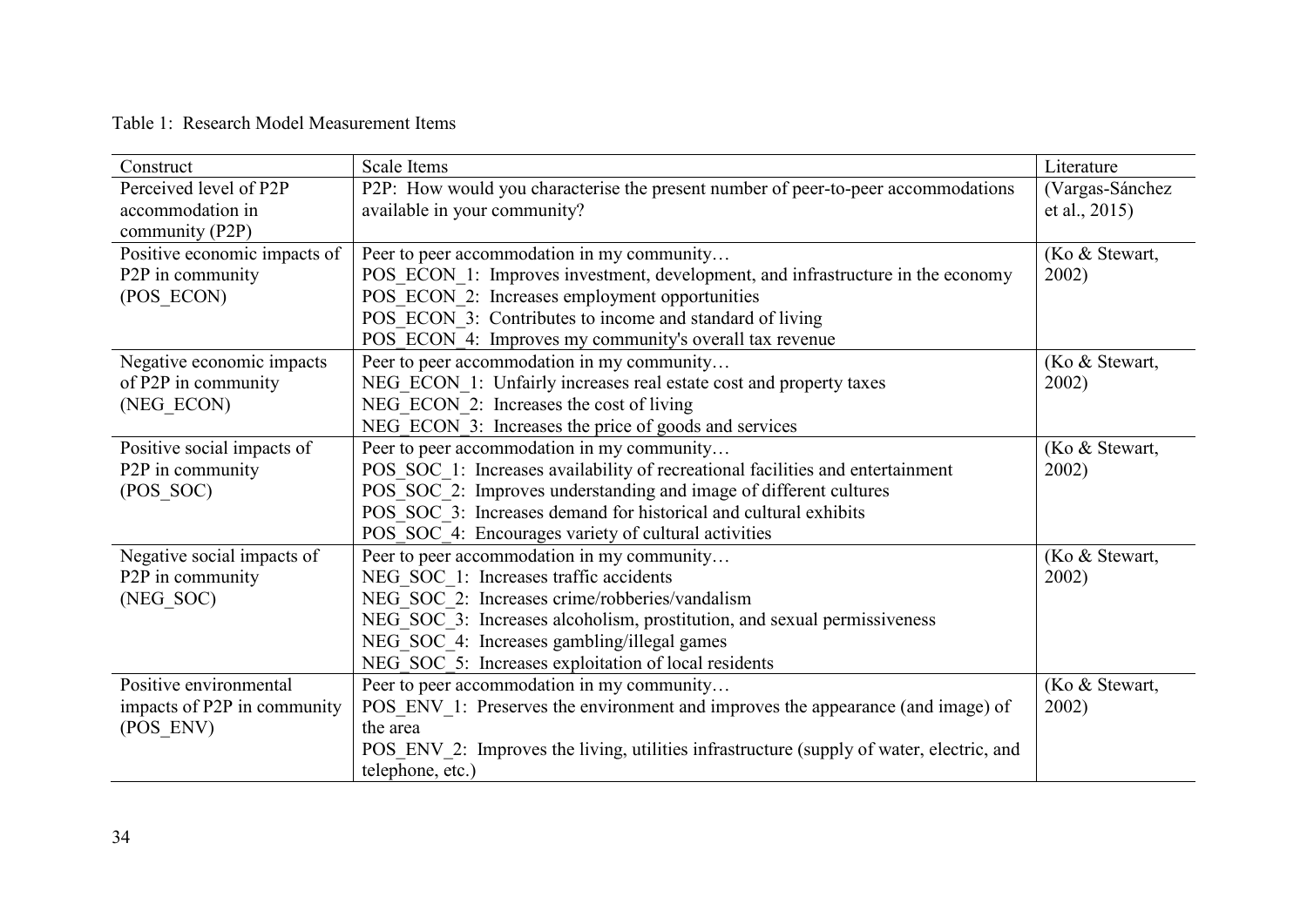|                              | POS ENV 3: Improves the public facilities (pavement, traffic network, and civic |                   |
|------------------------------|---------------------------------------------------------------------------------|-------------------|
|                              | center)                                                                         |                   |
| Negative environmental       | Peer to peer accommodation in my community                                      | (Ko & Stewart,    |
| impacts of P2P in community  | NEG ENV 1: Damages the natural environment and landscape                        | 2002)             |
| (NEG ENV)                    | NEG ENV 2: Destroys local ecosystems                                            |                   |
|                              | NEG ENV 3: Increases environmental pollution (litter, water, air, and noise)    |                   |
| Sense of economic well-being | How satisfied are you with                                                      | (Dolan et al.,    |
| (WB ECON)                    | WB ECON 1: Your job                                                             | 2011)             |
|                              | WB ECON 2: Your financial situation                                             |                   |
| Sense of social well-being   | How satisfied are you with                                                      | (Dolan et al.,    |
| (WB SOC)                     | WB SOC 1: The amount of leisure time you have                                   | 2011)             |
|                              | WB SOC 2: The way you spend your leisure time                                   |                   |
|                              | WB SOC 3: Your social life                                                      |                   |
| Sense of environmental well- | How satisfied are you with                                                      | (Dolan et al.,    |
| being (WB ENV)               | WB ENV 1: Your health                                                           | 2011)             |
|                              | WB ENV 2: Your housing                                                          |                   |
|                              | WB ENV 3: The environment around you                                            |                   |
| Quality of Life (QOL)        | QOL: Overall, how satisfied are you with your life nowadays?                    | (Dolan et al.,    |
|                              |                                                                                 | 2011; Kim, Uysal, |
|                              |                                                                                 | & Sirgy, 2013)    |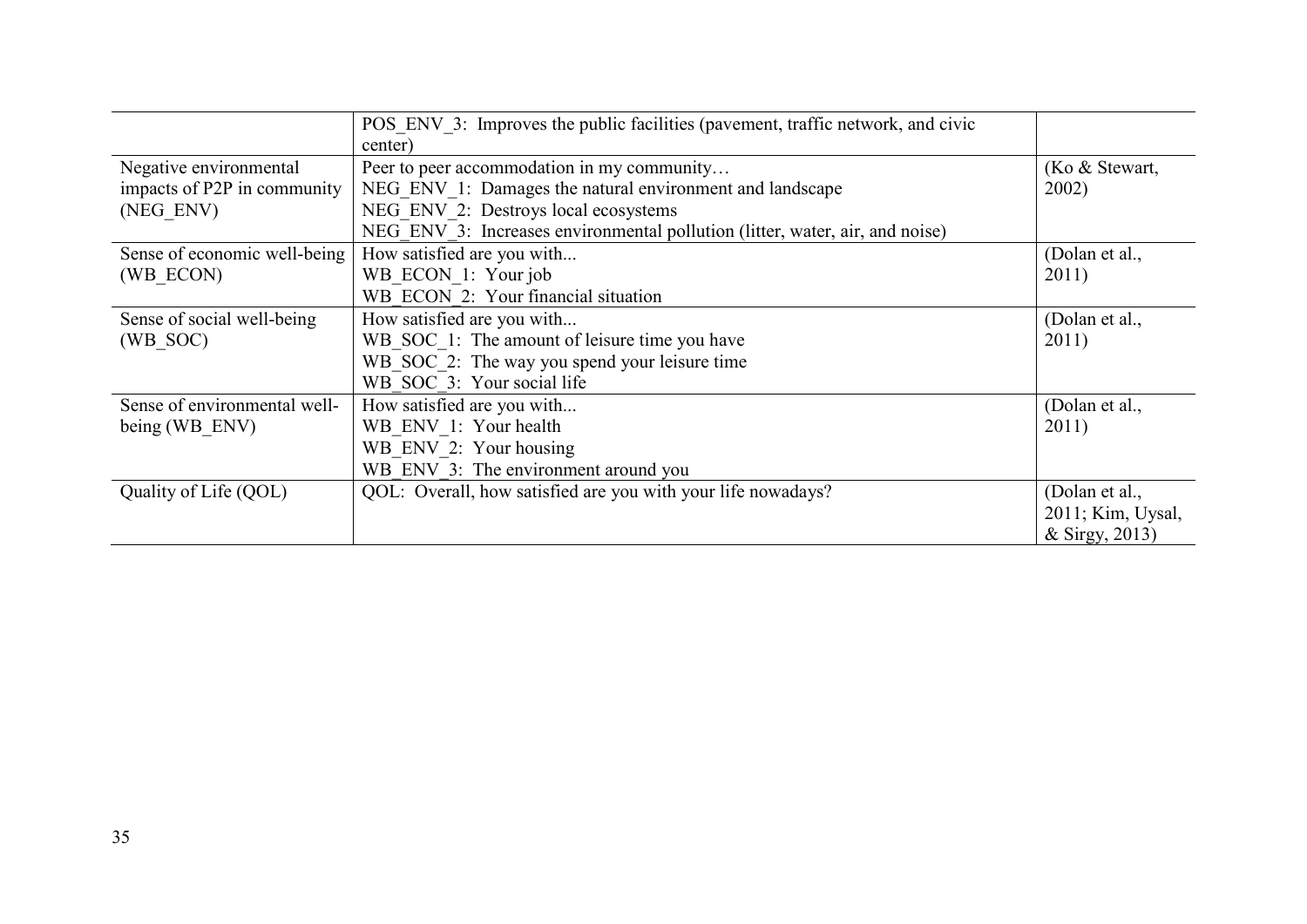|                 |                        |           | Greater   | Outside   |
|-----------------|------------------------|-----------|-----------|-----------|
|                 |                        | All UK    | London    | London    |
|                 |                        | Residents | Residents | Residents |
|                 |                        | $(n=780)$ | $(n=390)$ | $(n=390)$ |
| Gender          | Male                   | 50.5%     | 53.8%     | 47.2%     |
|                 | Female                 | 49.5%     | 46.2%     | 52.8%     |
| Age             | 18-24 years            | 5.8%      | $7.7\%$   | 3.8%      |
|                 | $25-34$ years          | 13.2%     | 15.4%     | 11.0%     |
|                 | 35-44 years            | 15.5%     | 17.2%     | 13.8%     |
|                 | 45-54 years            | 19.2%     | 17.7%     | 20.8%     |
|                 | 55-64 years            | 23.8%     | 18.7%     | 29.0%     |
|                 | 65 year or older       | 22.4%     | 23.3%     | 21.5%     |
| Education       | No qualifications      | 5.6%      | 4.1%      | 7.2%      |
|                 | GSCE or equivalent     | 20.6%     | 16.2%     | 25.1%     |
|                 | A levels or equivalent | 21.8%     | 20.0%     | 23.6%     |
|                 | Apprenticeship         | 2.3%      | 1.8%      | 2.8%      |
|                 | Bachelor's degree      | 30.8%     | 36.9%     | 24.6%     |
|                 | Master's degree        | $9.0\%$   | 10.8%     | 7.2%      |
|                 | Other qualifications   | 6.3%      | 5.9%      | 6.7%      |
|                 | Doctorate degree       | 3.6%      | 4.4%      | 2.8%      |
| Stayed in P2P   | No                     | 78.6%     | 73.1%     | 84.1%     |
|                 | Yes                    | 21.4%     | 26.9%     | 15.9%     |
| Listed with P2P | N <sub>o</sub>         | 93.8%     | 92.8%     | 94.9%     |
|                 | Yes                    | 6.2%      | 7.2%      | 5.1%      |
| Years Living in | Less than 5 years      | 12.4%     | 13.3%     | 11.5%     |
| Community       | 5 to 9 years           | 15.3%     | 15.6%     | 14.9%     |
|                 | 10 to 19 years         | 23.2%     | 21.8%     | 24.6%     |
|                 | 20 or more years       | 49.1%     | 49.2%     | 49.0%     |
|                 |                        |           |           |           |

# Table 2. Sample Characteristics, n=780

(Stienmetz, et al., 2019)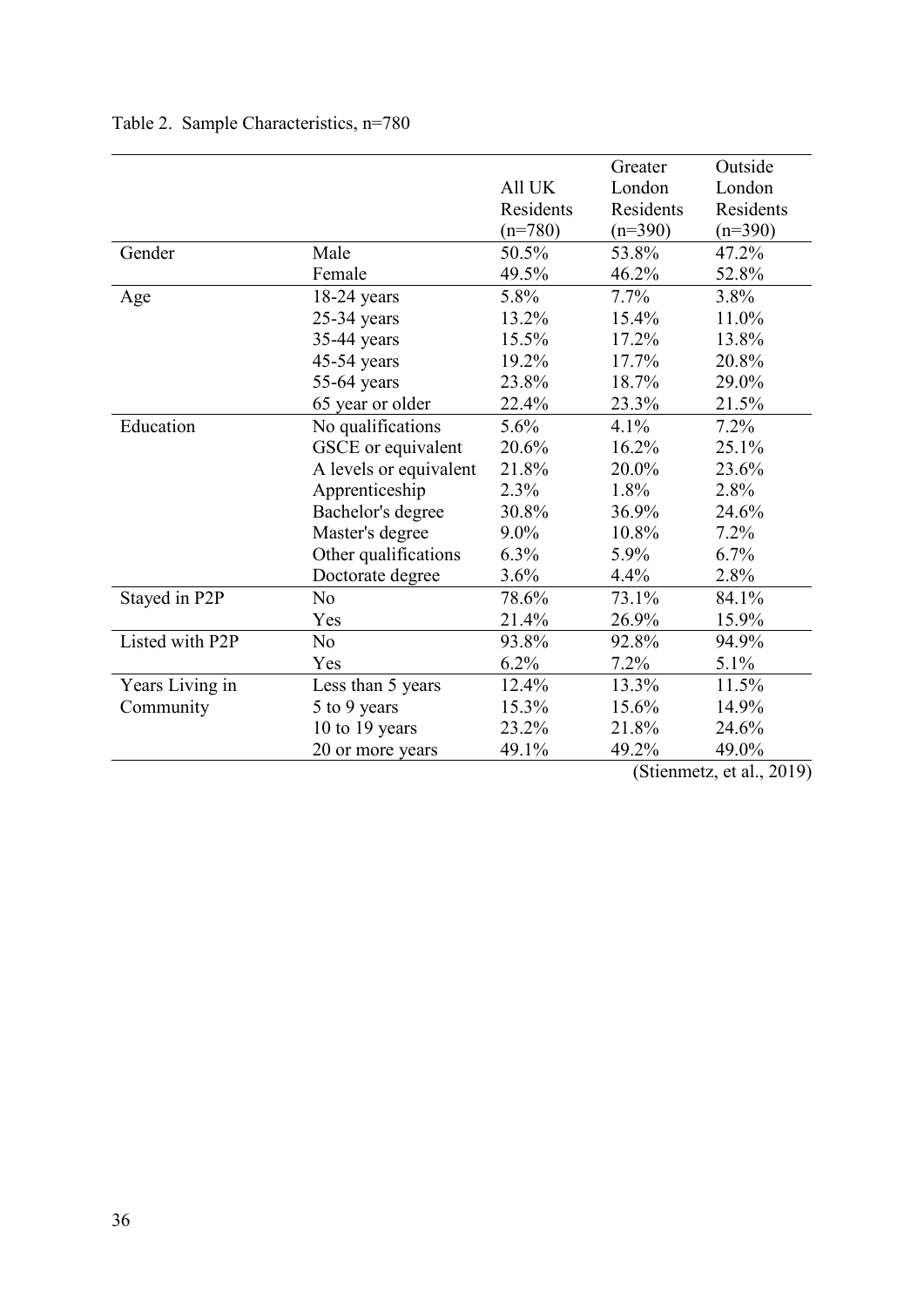|           |                  |      |           | Cronbach's |
|-----------|------------------|------|-----------|------------|
| Construct | Item             | Mean | <b>SD</b> | alpha      |
| P2P       | P <sub>2</sub> P | 4.59 | 2.72      | 1.00       |
| NEG ECON  | NEG ECON 1       | 5.43 | 2.72      | 0.90       |
|           | NEG ECON 2       | 5.15 | 2.72      |            |
|           | NEG ECON 3       | 4.89 | 2.60      |            |
| NEG_SOC   | NEG SOC 1        | 4.55 | 2.61      | 0.94       |
|           | NEG SOC 2        | 4.80 | 2.70      |            |
|           | NEG SOC 3        | 4.31 | 2.70      |            |
|           | NEG SOC 4        | 4.06 | 2.55      |            |
|           | NEG SOC 5        | 5.11 | 2.69      |            |
| NEG ENV   | NEG ENV 1        | 4.53 | 2.60      | 0.92       |
|           | NEG ENV 2        | 4.50 | 2.58      |            |
|           | NEG ENV 3        | 5.10 | 2.67      |            |
| POS ECON  | POS ECON 1       | 5.02 | 2.54      | 0.91       |
|           | POS ECON 2       | 5.18 | 2.55      |            |
|           | POS ECON 3       | 5.72 | 2.53      |            |
| POS_SOC   | POS SOC 1        | 4.98 | 2.62      | 0.91       |
|           | POS SOC 2        | 5.58 | 2.52      |            |
|           | POS SOC 3        | 5.36 | 2.56      |            |
|           | POS SOC 4        | 5.56 | 2.58      |            |
| POS ENV   | POS ENV 1        | 4.71 | 2.48      | 0.93       |
|           | POS ENV 2        | 4.61 | 2.54      |            |
|           | POS ENV 3        | 4.58 | 2.55      |            |
| WB_ECON   | WB ECON 1        | 6.74 | 2.92      | 0.70       |
|           | WB ECON 2        | 6.88 | 2.73      |            |
| WB_ENV    | WB ENV 1         | 7.33 | 2.42      | 0.76       |
|           | WB ENV 2         | 8.10 | 2.33      |            |
|           | WB ENV 3         | 7.58 | 2.21      |            |
| WB_SOC    | WB SOC 1         | 8.14 | 2.43      | 0.85       |
|           | WB SOC 2         | 7.90 | 2.29      |            |
|           | WB SOC 3         | 7.38 | 2.51      |            |
| QOL       | QOL              | 7.75 | 2.23      | 1.00       |

Table 3. Descriptive Statistics for Measurement Items and Model Constructs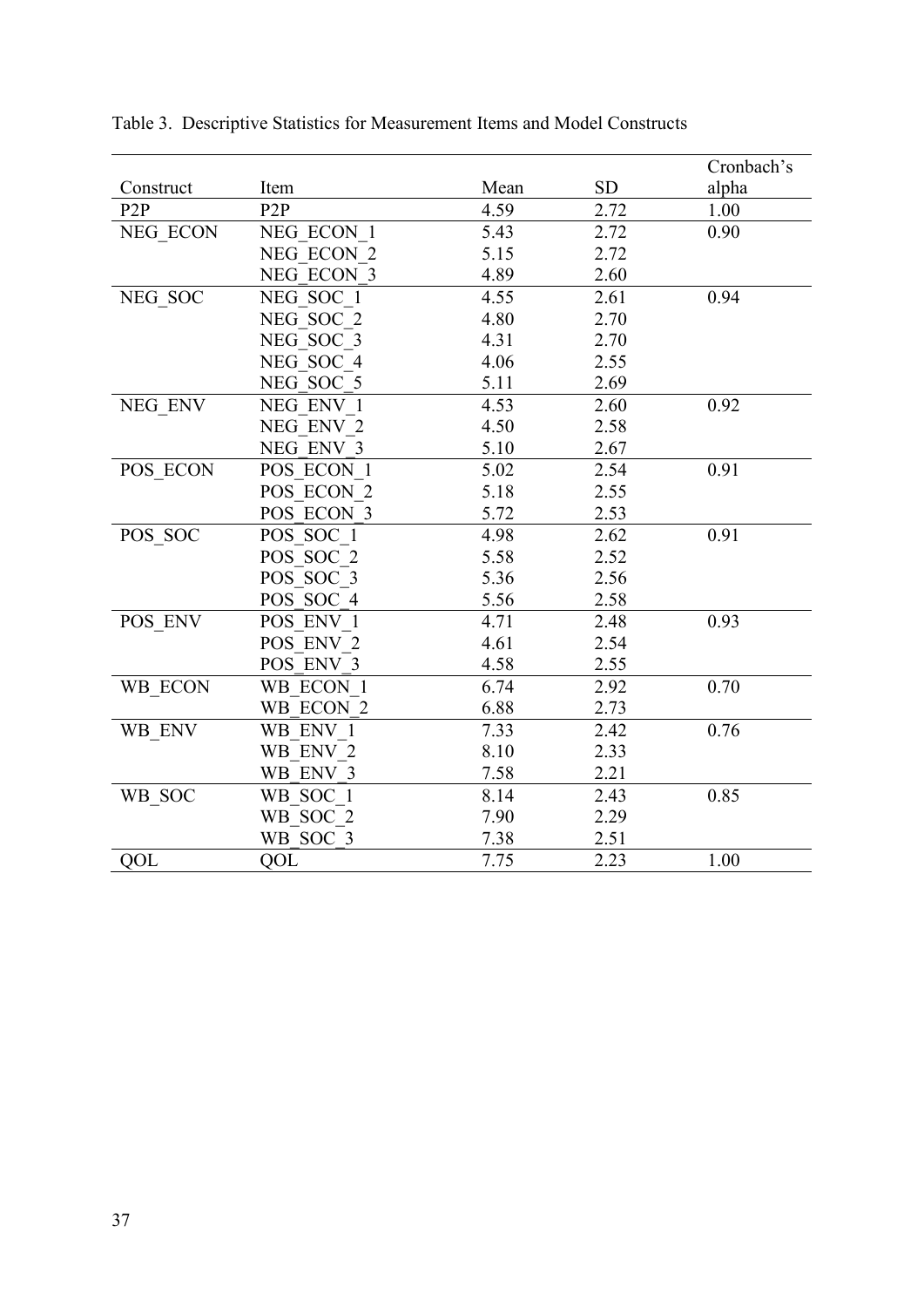# Table 4. Measurement Model Convergent and Discriminant Validity

|                                 |                                         |                | <b>Heterotrait-Monotrait Ratio (HTMT)</b> |       |       |       |       |       |       |       |       |       |      |
|---------------------------------|-----------------------------------------|----------------|-------------------------------------------|-------|-------|-------|-------|-------|-------|-------|-------|-------|------|
| Composite<br><b>Reliability</b> | Average<br>Variance<br><b>Explained</b> | Construct      | (1)                                       | (2)   | (3)   | (4)   | (5)   | (6)   | (7)   | (8)   | (9)   | (10)  | (11) |
| 1.000                           | 1.000                                   | P2P(1)         |                                           |       |       |       |       |       |       |       |       |       |      |
| 0.935                           | 0.827                                   | NEG ECON $(2)$ | 0.161                                     |       |       |       |       |       |       |       |       |       |      |
| 0.947                           | 0.857                                   | NEG ENV $(3)$  | 0.147                                     | 0.885 |       |       |       |       |       |       |       |       |      |
| 0.952                           | 0.799                                   | NEG SOC $(4)$  | 0.139                                     | 0.889 | 0.961 |       |       |       |       |       |       |       |      |
| 0.935                           | 0.783                                   | POS $ECON(5)$  | 0.436                                     | 0.184 | 0.178 | 0.188 |       |       |       |       |       |       |      |
| 0.954                           | 0.873                                   | POS ENV $(6)$  | 0.438                                     | 0.285 | 0.302 | 0.315 | 0.939 |       |       |       |       |       |      |
| 0.934                           | 0.779                                   | POS SOC $(7)$  | 0.438                                     | 0.281 | 0.176 | 0.199 | 0.970 | 0.915 |       |       |       |       |      |
| 0.867                           | 0.766                                   | WB ECON $(8)$  | 0.140                                     | 0.054 | 0.060 | 0.065 | 0.083 | 0.054 | 0.050 |       |       |       |      |
| 0.859                           | 0.671                                   | WB ENV $(9)$   | 0.122                                     | 0.084 | 0.091 | 0.095 | 0.127 | 0.126 | 0.017 | 0.931 |       |       |      |
| 0.907                           | 0.765                                   | WB SOC $(10)$  | 0.092                                     | 0.101 | 0.079 | 0.095 | 0.060 | 0.053 | 0.045 | 0.871 | 0.947 |       |      |
| 1.000                           | 1.000                                   | QOL(11)        | 0.137                                     | 0.006 | 0.029 | 0.039 | 0.119 | 0.111 | 0.099 | 0.852 | 0.822 | 0.759 |      |